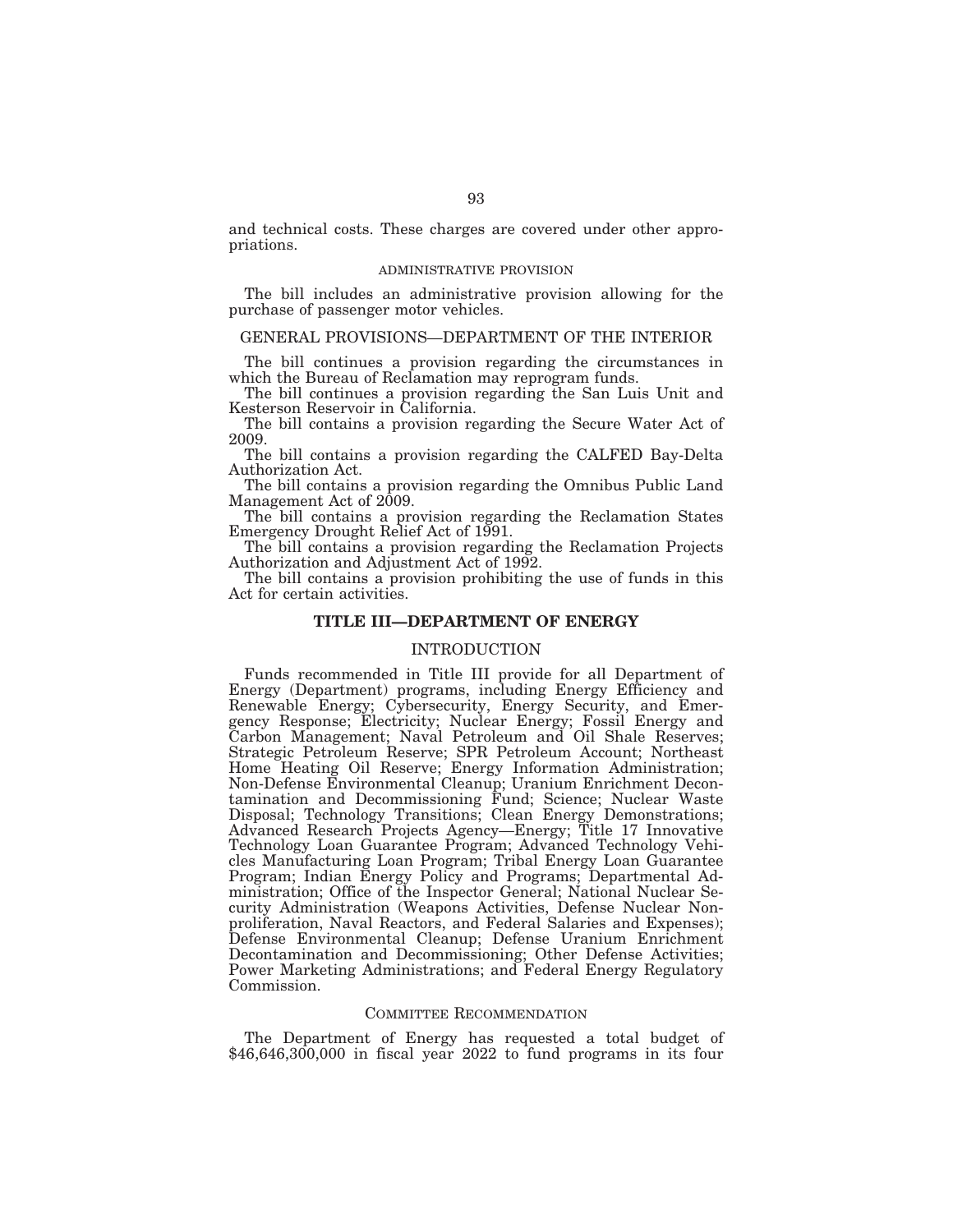primary mission areas: science, energy, environment, and national security. The recommendation provides \$45,126,500,000 for the Department of Energy, \$3,201,475,000 above fiscal year 2021 amounts.

The Committee's recommendations for Department of Energy programs in fiscal year 2022 are described in the following sections. A detailed funding table is included at the end of this title.

#### CONGRESSIONAL DIRECTION

Article 1, section 9 of the United States Constitution states, ''No money shall be drawn from the Treasury but in consequence of Appropriations made by law.''

The Committee continues to include the Department's reprogramming authority in statute to ensure that the Department carries out its programs consistent with congressional direction. This reprogramming authority is established at the program, project, or activity level, whichever is the most specific level of budget items identified in this Act and the Committee report accompanying this Act. The Committee also prohibits new starts through the use of reprogramming and includes other direction to improve public oversight of the Department's actions. In addition, the recommendation continues to include a general provision specifying which transfer authorities may be used for accounts funded by this Act.

The Committee counts on a timely and accessible executive branch in the course of fulfilling its constitutional role in the appropriations process. Requesting and receiving basic, factual information, including budget justification materials and responses to inquiries, is vital in order to ensure transparency and accountability. While some discussions internal to the executive branch may be pre-decisional in nature and therefore not subject to release, the Committee's access to the facts, figures, and statistics that inform the decisions of the executive branch are not subject to those same sensitivities. The Committee shall have ready and timely access to information from the Department, Federally Funded Research and Development Centers, and any recipient of funding from this Act. Further, the Committee appreciates the ability for open and direct communication with all recipients of funding from this Act, and the Department shall not interfere with such communication and shall not penalize recipients of funding from this Act for such communication.

#### REPROGRAMMING AND TRANSFER GUIDELINES

The Committee requires the Department to inform the Committee promptly when a change in program execution and funding is required during the fiscal year. The Department's reprogramming requirements are detailed in statute. To assist the Department in this effort, the following guidance is provided for programs and activities.

*Definition.*—A reprogramming includes the reallocation of funds from one activity to another within an appropriation. The recommendation includes a general provision providing internal reprogramming authority to the Department, as long as no program, project, or activity is increased or decreased by more than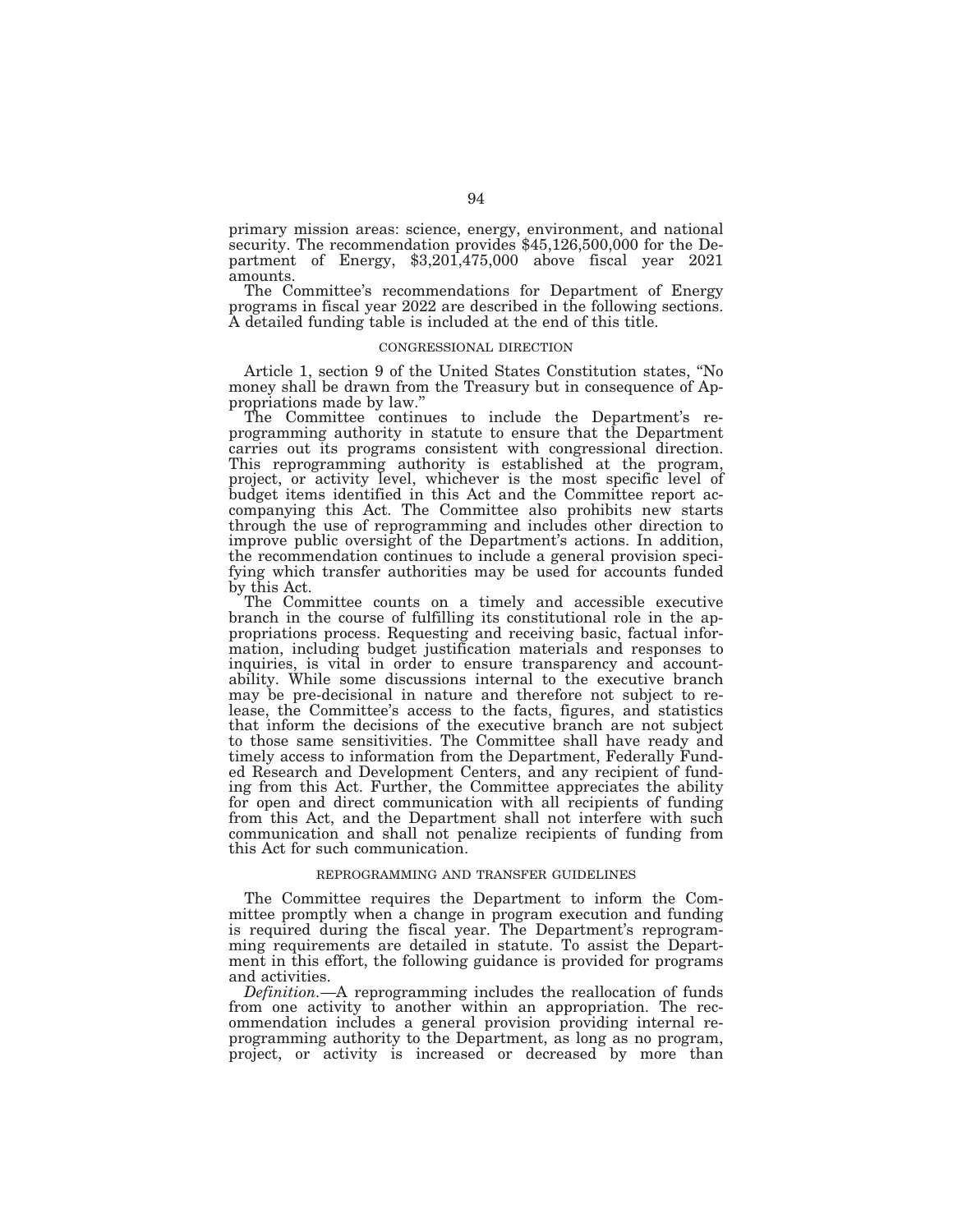\$5,000,000 or 10 percent, whichever is less, compared to the levels in the table detailing the Committee's recommendations for the Department's various accounts. For construction projects, a reprogramming constitutes the reallocation of funds from one construction project to another project or a change of \$2,000,000 or 10 percent, whichever is less, in the scope of an approved project.

*Criteria for Reprogramming.*—A reprogramming should be made only when an unforeseen situation arises, and then only if delay of the project or activity until the next fiscal year would result in a detrimental impact to an agency program or priority. A reprogramming may also be considered if the Department can show that significant cost savings can accrue by increasing funding for an activity. Mere convenience or preference shall not be a factor for consideration. A reprogramming may not be employed to initiate new programs or to change program, project, or activity allocations specifically denied, limited, or increased by the Congress in the Act or report.

*Reporting and Approval Procedures.*—In recognition of the security missions of the Department, the legislative guidelines allow the Secretary and the Administrator of the National Nuclear Security Administration jointly to waive the reprogramming restriction by certifying to the Committee that it is in the nation's security interest to do so. The Department shall not deviate from the levels for activities specified in the report that are below the level of the detail table, except through the regular notification procedures of the Committee. No funds may be added to programs for which funding has been denied. Any reallocation of new or prior-year budget authority or prior-year de-obligations or any request to implement a reorganization that includes moving previous appropriations between appropriations accounts must be submitted to the Committee in writing and shall not be implemented prior to approval by the Committee.

*Transfers.*—As in fiscal year 2021, funding actions into or out of accounts funded by this Act may only be made by transfer authorities provided by this or other appropriations Acts.

## FINANCIAL REPORTING AND MANAGEMENT

The Department is still not in compliance with its statutory requirement to submit to Congress, at the time that the President's budget request is submitted, a future-years energy program that covers the fiscal year of the budget submission and the four succeeding years, as directed in the fiscal year 2012 Act. In addition, the Department has an outstanding requirement to submit a plan to become fully compliant with this requirement. The Department is directed to provide these requirements not later than 30 days after enactment of this Act. The Department may not obligate more than 75 percent of amounts provided to the Chief Financial Officer until the Department submits to the Committee a plan to become fully compliant with this requirement.

*Working Capital Fund.*—The Department has requested \$282,272,000 for the Working Capital Fund for fiscal year 2022. The Committee provides \$282,272,000 for this purpose and directs that if the Department transfers additional amounts to the Working Capital Fund, notification must be provided to the Committee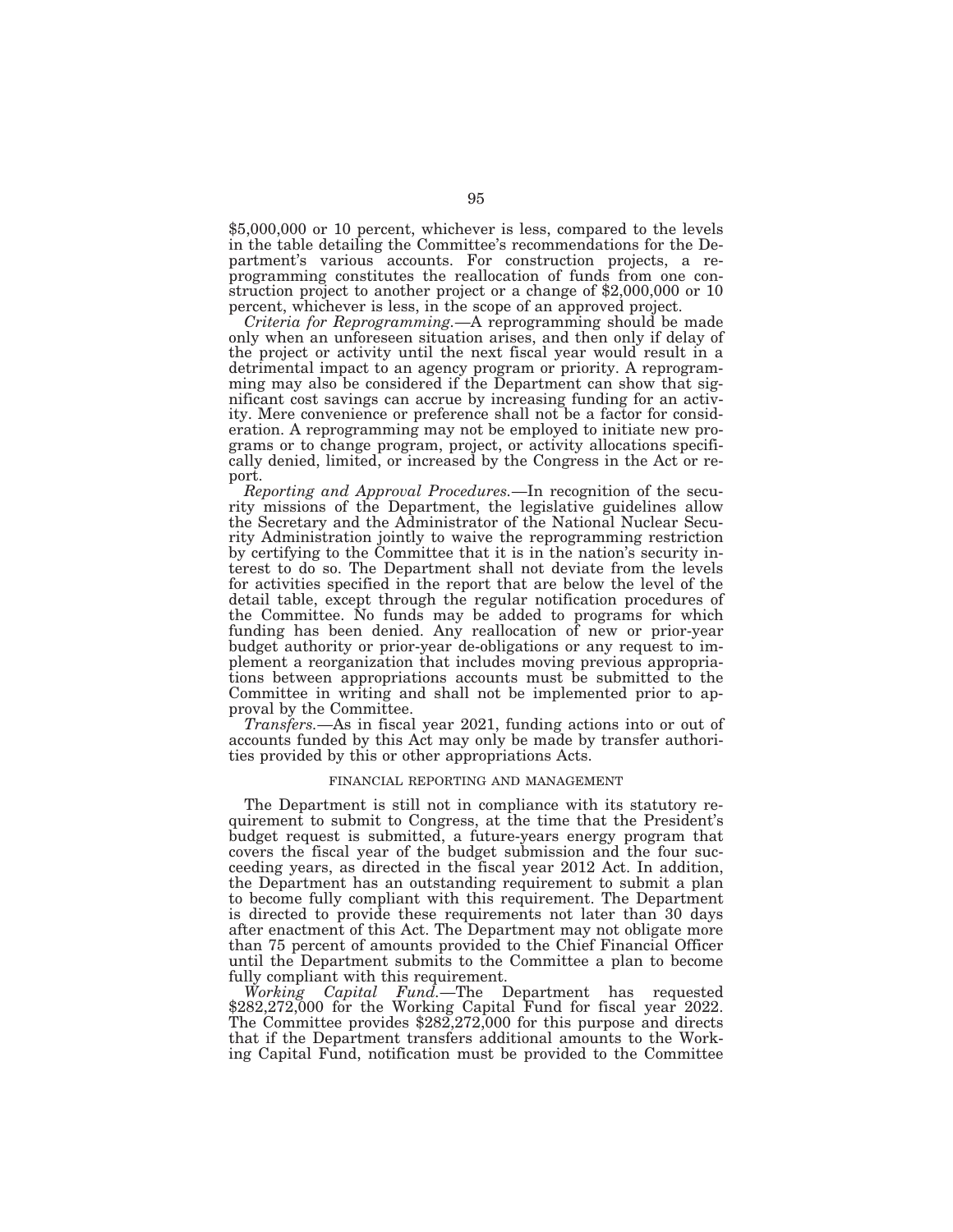in advance of any such transfer. The notification shall identify the sources of funds by program, project, or activity. Further, the Department shall notify the Committee before adding or removing any activities from the fund.

*Public Access Plan*.—The Committee appreciates the Department issuing its Public Access Plan on July 24, 2014. The Committee urges the Department to continue efforts toward full implementation of the plan and expects an update on progress to be included in the fiscal year 2023 budget request.

*Commonly Recycled Paper.*—The Department shall not expend funds for projects that knowingly use as a feedstock commonly recycled paper that is segregated from municipal solid waste or collected as part of a collection system that commingles commonly recycled paper with other solid waste at any point from the time of collection through materials recovery.

*Congressional Reporting Requirements.*—The Committee remains concerned by the Department's often lengthy delays in meeting its Congressional reporting requirements. However, the Committee appreciates the Department's effort, led by the Office of the Chief Financial Officer, to establish a tracking mechanism for all Congressional reporting requirements. The Department is directed to provide monthly updates to the Committee on this issue. Further, the Department is directed to provide all Congressionally required reports digitally in addition to traditional correspondence.

*SBIR and STTR Programs.*—The Department is directed to use the definition of research and development as provided by the Small Business Innovation Development Act of 1982 and Small Business Administration's ''SBIR and STTR Program Policy Directive'' for the purposes of the Department's SBIR and STTR programs.

*Mortgaging Future-Year Awards.*—The Committee remains concerned about the Department's practice of making awards dependent on funding from future years' appropriations. The Department is directed to provide to the Committee not later than 30 days after enactment of this Act a briefing on how the Department can better track and provide information about the accounting of future-year awards by control point.

*General Plant Projects*.—In alignment with the requirements of section 3118(c) of the National Defense Authorization Act for FY2010, the Department is directed to notify the Committee at least 15 days prior to starting any General Plant Project unless the project is directed by this recommendation or explicitly included in the fiscal year 2022 budget request.

*Competitive Procedures.*—The Department is directed, in alignment with section 989 of the Energy Policy Act of 2005, to use a competitive, merit-based review process in carrying out research, development, demonstration, and deployment activities, to the maximum extent practicable.

## WORKFORCE DEVELOPMENT AND DIVERSITY

*Workforce Development.*—The Committee recognizes the need to ensure that our nation has a ready, capable workforce both for today and the next generation to meet changing energy demands and safeguard our national nuclear security. The Department has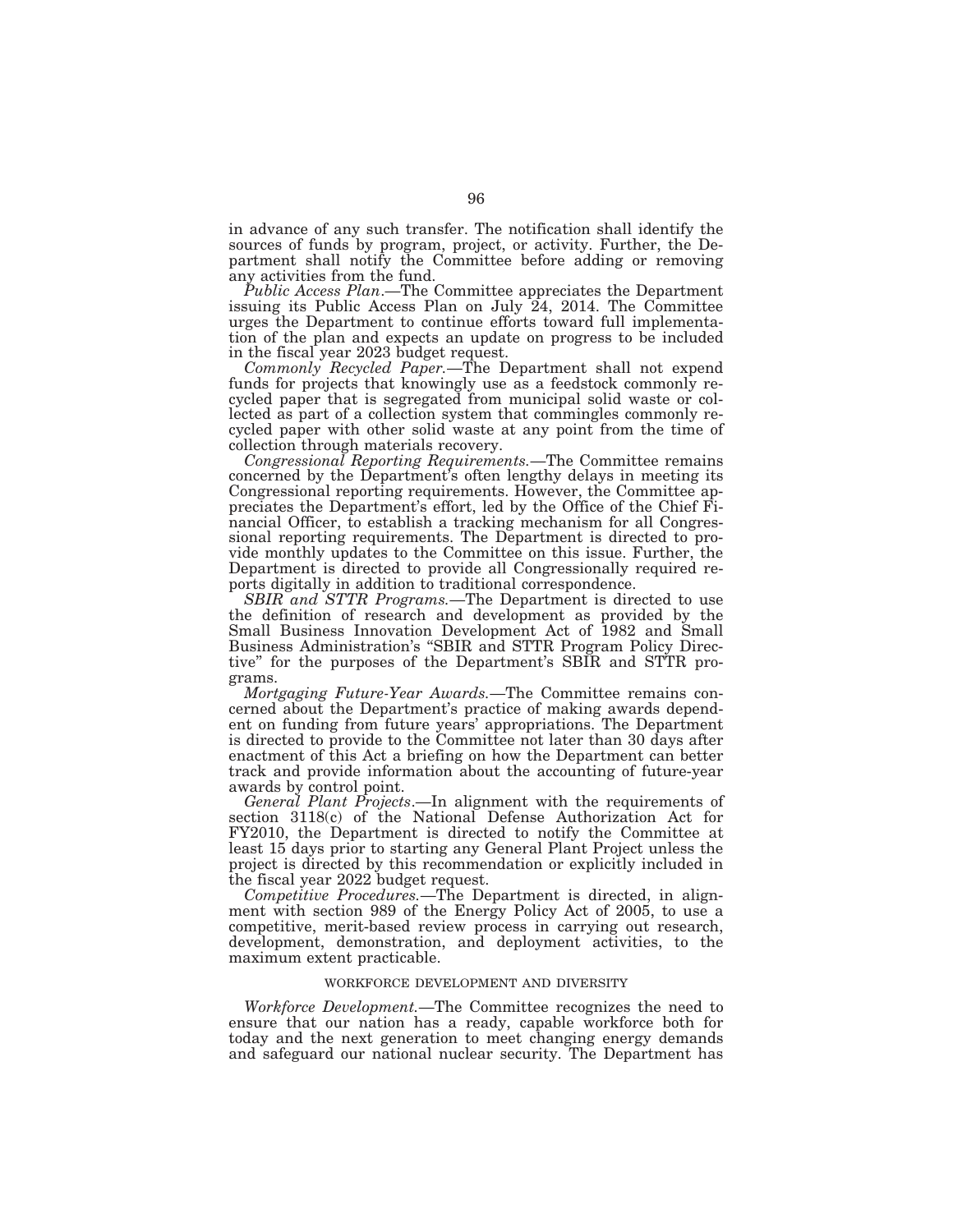a long history in and unique opportunity of training and supporting the science, technology, engineering, and mathematics workforce. The fiscal year 2020 Act directed the Department to provide a report that includes an inventory of workforce development and readiness programs supported throughout the Department. The inventory was required to include current programs, past programs over the past 10 years, and recommendations for the Department to improve or expand its workforce development efforts. The report was required to include specific recommendations addressing workforce readiness to meet the Department's nuclear security missions. The Committee is still awaiting this report and directs the Department to provide a briefing on the status of this report not later than 15 days after enactment of this Act.

The Department is encouraged to allocate funding to training and workforce development programs that assist and support workers in trades and activities required for the continued growth of the U.S. energy efficiency and clean energy sectors, including training programs focused on building retrofit, the construction industry, and the electric vehicle industry. The Department is encouraged to continue to work with two-year, community and technical colleges, labor, and nongovernmental and industry consortia to pursue job training programs, including programs focused on displaced fossil fuel workers, that lead to an industry-recognized credential in the energy workforce.

The Committee supports improving the coordination of federal efforts involved in growing and sustaining a robust national security workforce. The Committee recognizes the Department's collaborations with the Department of Defense to address national security priorities including, but not limited to, climate change, electric infrastructure, nuclear energy, and space. The Committee recognizes the Department's individual education and workforce development programs relating to the intersection of national security and energy but encourages interdepartmental coordination on the creation or modification of these programs. The Department is directed to continue participation in the Interagency Working Group on the National Security Workforce to implement the ''Revitalizing America's Foreign Policy and National Security Workforce, Institutions, and Partnerships'' National Security Memorandum. Further, the Department is directed to participate in efforts led by the Department of Defense in developing a strategy to address national security education and workforce issues.

*Workplace Diversity.*—The Committee recognizes the importance of workplace diversity at the Department and its national laboratories. Increasing workplace diversity addresses inequity and inequality and drives performance excellence through improvements in creativity, productivity, and inclusivity. The Committee directs the Department to continue to develop and broaden partnerships with minority serving institutions, including Hispanic Serving Institutions, Historically Black Colleges and Universities, Asian and Pacific Islander Serving Institutions, Predominantly Black Institutions, Tribal Colleges and Universities, and other Minority Serving Institutions. The Committee understands that each national laboratory develops its own recruitment and retention strategies and provides those plans to the Department for review. The fiscal year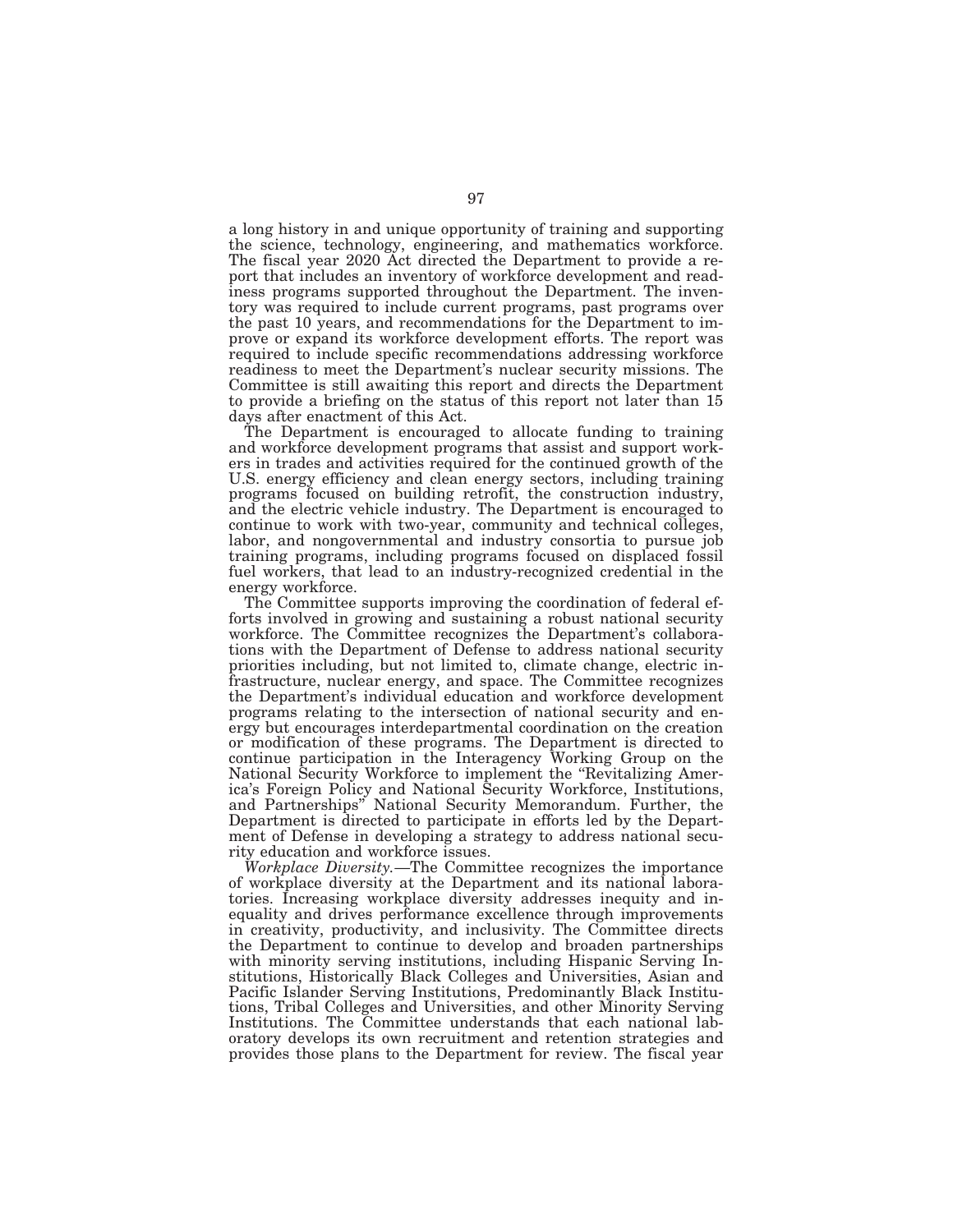2020 Act directed the Department to comprehensively evaluate these plans and provide a report to the Committee detailing efforts to recruit and retain diverse talent from the institutions mentioned above. Further, the fiscal year 2020 Act directed the Department to provide to the Committee a report on its internal programs that support research and development opportunities for the institutions mentioned above. The Committee is still awaiting these reports and directs the Department to provide a briefing on the status these reports not later than 30 days after enactment of this Act. Additionally, the Department is directed to provide to the Committee not later than 120 days after enactment of this Act a report on the Department's plan to recruit and retain more African Americans, Hispanic/Latinx, Asian Americans, Native Americans/Alaskan Natives, Pacific Islander/Native Hawaiian, and people with disabilities across all job types, including research and technical positions. This report should also include current workforce numbers with disaggregated data for racial, ethnic, gender, and other underrepresented minorities at all national laboratories and across the Department. The Department is encouraged to consider direct programmatic funding to the national laboratories to support locally developed activities and programs that advance the Department's diversity, equity, and inclusion goals and objectives.

#### CROSSCUTTING INITIATIVES

*Equity and Justice.*—The Committee recognizes the importance of establishing a 21st-century clean energy system that will both combat climate change and institute principles of equity and justice in the U.S. energy system. The Committee supports the Department's reforms toward this goal. In order to improve these practices at the Department, the Committee directs the Department to survey its current programs, policies, procedures, and rules to ensure that it is adequately meeting the clean energy, energy conservation, and energy efficiency needs of low-income, minority, and other marginalized communities. Further, the Department is directed to consider social equity, workforce development standards, public health effects, and environmental and energy justice in conducting activities across the Department's programs and to prioritize projects and grantees that advance equity and justice and maximize public health benefits. The Department is directed to improve analytical tools and grantmaking criteria to evaluate the social equity, public health, and environmental and energy justice impacts of technologies and projects and to incorporate these criteria into agency activities. The Department is directed to increase engagement with communities impacted by climate change, air and water pollution, systemic racism and underinvestment, high energy costs, and economic inequality when carrying out this section, designing grant programs, and conducting activities across the Department's programs. The Department is directed to provide funding to state, local, and tribal government entities, community organizations, businesses, universities, and other entities to advance equity and environmental and energy justice while driving innovation and to integrate this funding across the energy programs. The Department is directed to provide to the Committee not later than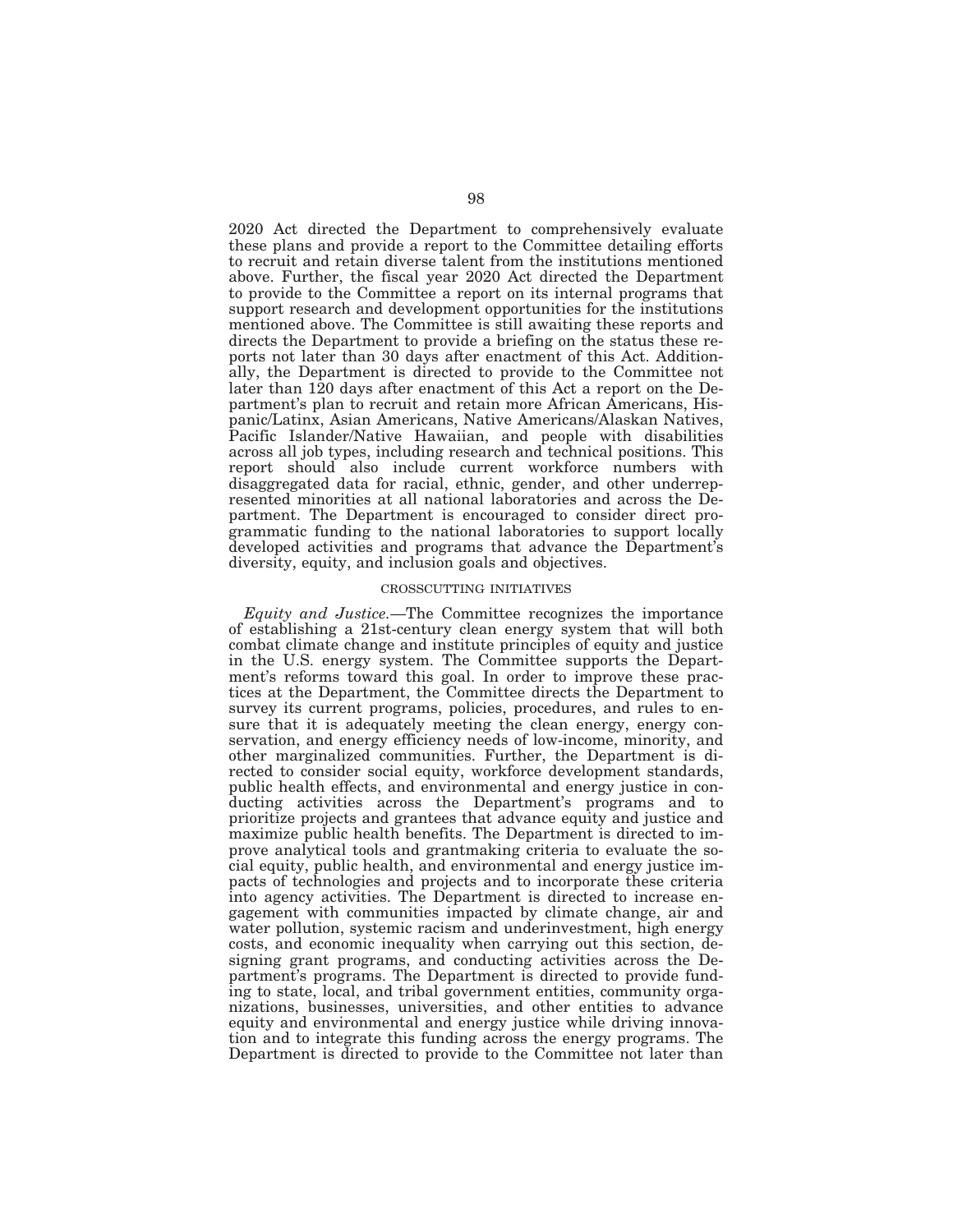90 days after enactment of this Act a report summarizing its efforts and findings in carrying out the direction contained herein.

The Department is directed to contract with the National Academies of Sciences, Engineering, and Medicine to study the technical and non-technical barriers to and solutions for ensuring equitable distribution of the benefits associated with clean energy in environmental justice communities across all sectors of the economy, and in particular the role of the Department in assessing and mitigating such barriers. In this study, the term ''environmental justice community'' means a community with significant representation of communities of color, low-income communities, or tribal and indigenous communities, that experiences, or is at risk of experiencing, higher or more adverse human health or environmental effects. Environmental justice communities should be part of the development of the study. The study shall: (1) assess the state of research on the equitable distribution of the benefits of clean energy including workforce development, job creation, and public health benefits; (2) identify key indicators and standards to measure equitable and effective allocation of resources; (3) assess the progress in implementing programs and policies that result in increased adoption of clean energy technologies in environmental justice communities; (4) identify barriers as well as potential incentives and mechanisms to achieving the equitable distribution of the benefits associated with clean energy in environmental justice communities, including through the consideration of social, behavioral, regulatory, policy, market, and technology aspects, and considerations of the characteristics of individual communities, such as geographical location, average income, and racial-ethnic composition;  $(5)$  identify mechanisms for ensuring the effective participation of environmental justice communities in decision-making about the transition to a clean energy economy; and (6) recommend research areas for the Department to make progress toward ensuring equitable distribution of the benefits associated with clean energy in environmental justice communities.

The Committee supports the Department's continuing efforts and progress in implementing the Justice40 Initiative, the energy justice initiative, and Executive Order 14008.

*Energy Storage.*—The Committee continues to support the Department's Energy Storage Grand Challenge initiative to build on and coordinate the Department's research, development, demonstration, and deployment efforts in energy storage to accelerate the development, commercialization, and utilization of next generation energy storage technologies. The Department is directed to carry out these activities in accordance with sections 3201 and 3202 of the Energy Act of 2020. The recommendation provides not less than \$484,000,000 for energy storage, including not less than \$350,000,000 from the Office of Energy Efficiency and Renewable Energy (EERE), not less than \$101,000,000 from the Office of Electricity (OE), not less than \$5,000,000 from the Office of Fossil Energy and Carbon Management (FECM), not less than \$4,000,000 from the Office of Nuclear Energy (NE), and not less than \$24,000,000 from the Office of Science.

The Department is directed to support long-duration joint demonstration projects with the Department of Defense and grants for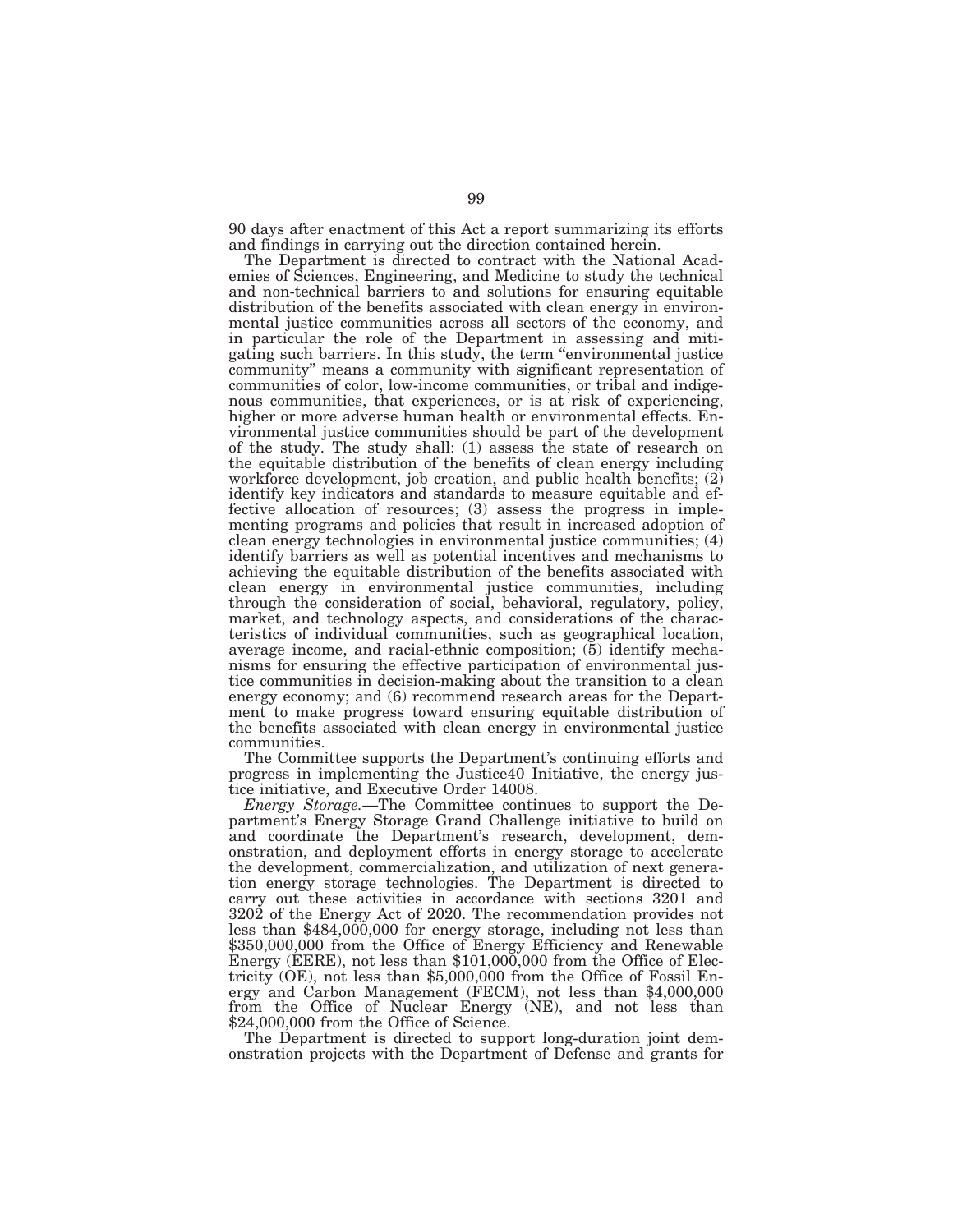rural utilities to build microgrids for resiliency. The Department is directed to support competitive pilot demonstration grants, as authorized in section 3201 of the Energy Act of 2020, for energy storage projects that are wholly U.S.-made, sourced, and supplied. The Department is directed to support activities that would also help build a domestic energy storage supply chain that does not depend on foreign sources of critical minerals. The Department is directed to continue to support research and technology development efforts in long-duration energy storage in all its forms, including electrochemical, chemical, thermal, and mechanical, as a critical enabler of high volumes of renewables on the grid and as the key to the future of energy innovation in buildings, transportation, and the electric grid.

The Committee recognizes the emergence of several new energy storage technologies that can support energy independence in the United States. The Committee directs the Department to publish a report on emerging energy storage technologies. Further, the report shall include an analysis of which technologies show promise for further or future funding. The emergent energy storage technologies explored in this report shall include, but not be limited to, supercapacitors, flow batteries, low-carbon hydrogen storage, and compressed-air energy storage. The Department is directed to provide this report to the Committee not later than 270 days after enactment of this Act.

*Critical Minerals.*—The modern global economy has increasingly come to depend on access to a number of critical materials that were not widely used or considered essential to manufacturing just a few decades ago. Given that growing dependency, the Committee appreciates the Department's elevation and coordination of critical minerals activities across the Department through the Critical Minerals Initiative. The recommendation provides not less than \$152,000,000 for research, development, demonstration, and commercialization activities on the development of alternatives to, recycling of, and efficient production and use of critical minerals, including not less than \$100,000,000 from EERE, not less than \$35,000,000 from FECM, and not less than \$17,000,000 from the Office of Science. The Department is directed to carry out these activities pursuant to sections 7001 and 7002 of the Energy Act of 2020. These activities may be carried out by the Critical Materials Energy Innovation Hub.

The Committee supports the construction of a Critical Materials Supply Chain Research Facility, as authorized by section 7002(h) of the Energy Act of 2020. However, the Committee is concerned about the lack of approval of mission need and the unclear responsibilities among program offices for supporting construction of this facility. The Department is directed to provide to the Committee a report detailing the mission and cost of developing the Critical Materials Supply Chain Research Facility. The report shall include a breakdown of the roles and costs associated with each participating program office. The report shall be provided not later than 30 days after enactment of this Act and prior to the obligation of any funds for the design or construction of the facility.

*Industrial Decarbonization.*—Industrial processes currently contribute as much as 20 percent of the nation's carbon dioxide emis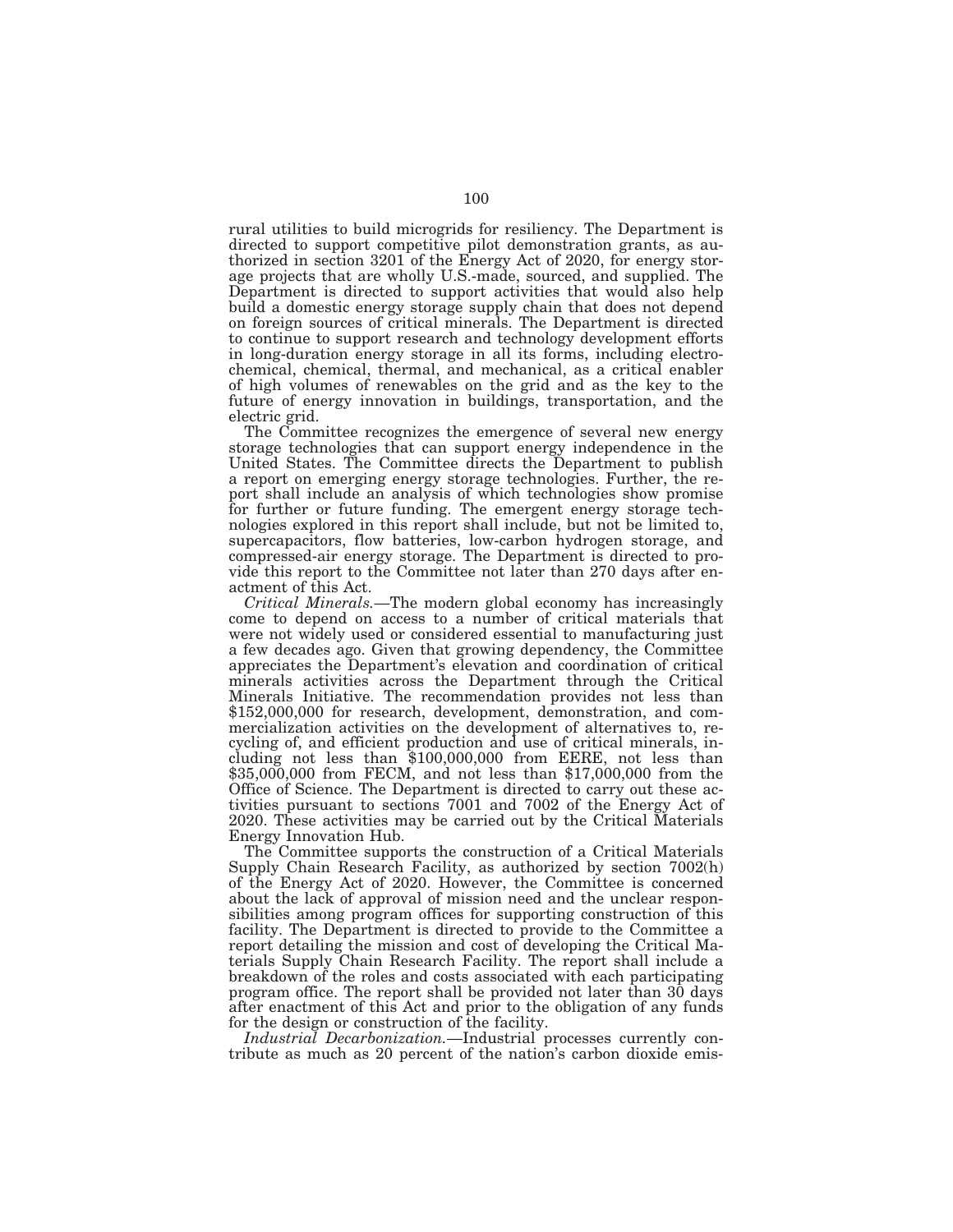sions. The Committee supports the Department's efforts, aligned with title VI of the Energy Act of 2020, to foster innovations and enable scale up of cost-competitive, low-emissions technologies. The Department is encouraged to supplement research, development, demonstration, and deployment activities with technical assistance and workforce development programs. The recommendation provides not less than  $$520,000,000$  for industrial decarbonization activities, including not less than \$250,000,000 from EERE, not less than \$250,000,000 from FECM, and not less than \$20,000,000 from the Office of Science.

*Grid Modernization.*—The Department is directed to continue the ongoing work among the national laboratories, industry, and universities to improve grid reliability and resiliency through the strategic goals of the Grid Modernization Initiative (GMI). The Committee recognizes the accomplishments of over 200 partners from industry, academia, and state governments in these efforts. The Department is directed to provide to the Committee not later than 90 days after enactment of this Act a briefing on the revised GMI strategy, plans to reflect new decarbonization targets in strategy enhancements, funding profiles, portfolio of funding opportunities, programmatic investments for the Initiative, and the roles and responsibilities of each participating program office. The Committee directs the Department to continue emphasis on national energy systems resilience within the context of the Administration's goals for decarbonization of the power system and related infrastructures such as transportation. This should build on GMI and Grid Modernization Lab Consortium progress in advanced grid modeling and improved grid cyber resilience to address emerging national resilience challenges of the grid and related energy systems, planned investments in energy storage to improve grid flexibility and resilience, and advanced sensors and control paradigms that promise to improve energy system resilience of the grid of the future. The Committee recognizes the growing importance of training and workforce development to support grid modernization research and development, and the Committee directs the Department to develop a plan for a pipeline of students, graduates, and professors to sustain a robust grid modernization research, design, and operations capability over the long-term.

Recognizing the importance of adaptation of the electric grid to reducing greenhouse gas emissions by accommodating consumergenerated energy, variable generation sources such as wind and solar, and changing demand patterns, including from vehicle electrification, the Department is directed to prioritize implementation of grid modernization programs.

*Integrated Energy Systems.*—The Committee supports the integrated energy systems activities of EERE, FECM, and NE with the purposes of maximizing energy production and efficiency; developing energy systems involving the integration of nuclear energy with renewable energy, fossil energy, and energy storage; and expanding the use of emissions-reducing energy technologies into nonelectric sectors to achieve significant reductions in environmental emissions. The Department is directed to coordinate all integrated energy systems activities across FECM, NE, EERE, and any other relevant program office. The fiscal year 2021 Act directed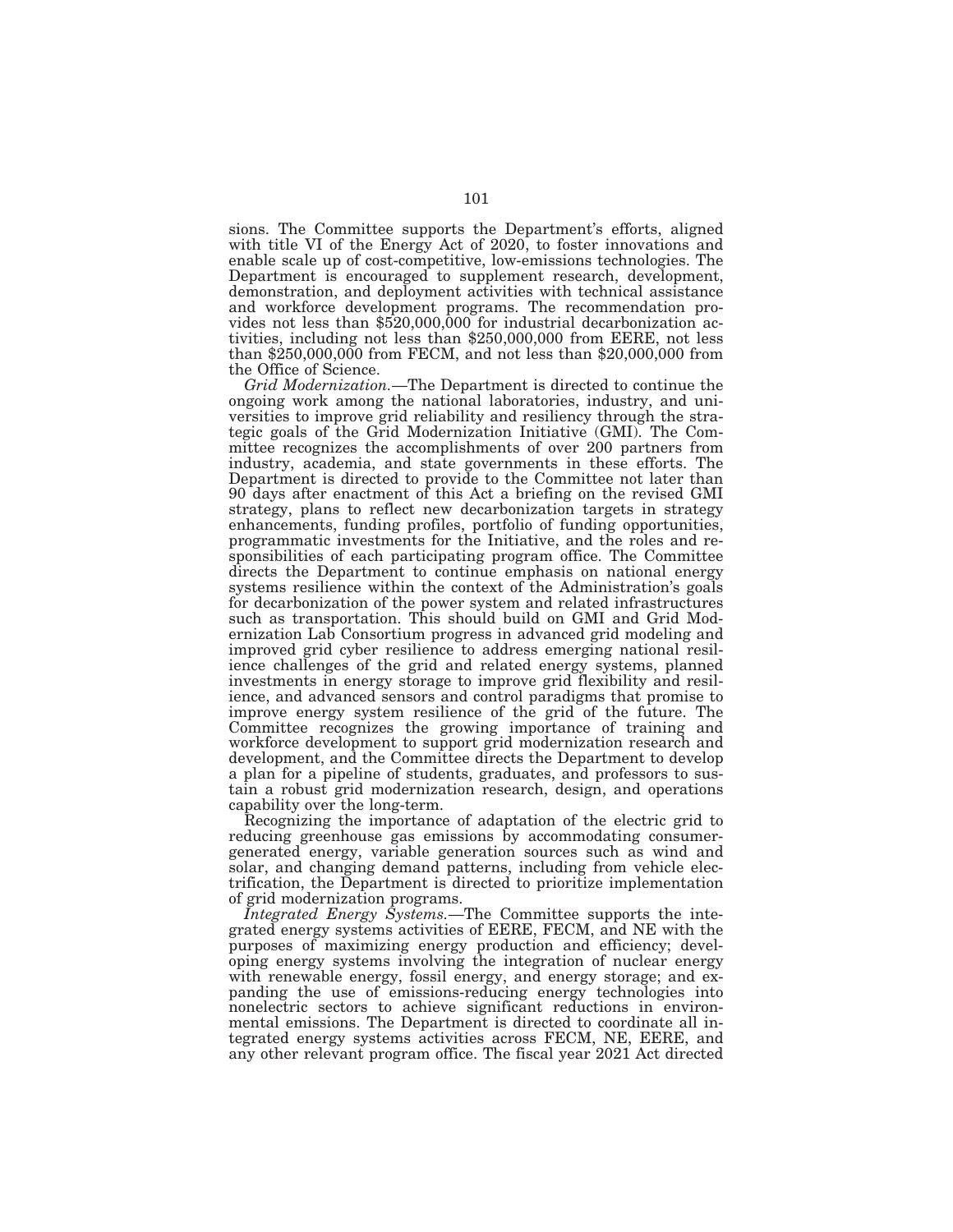the Department to submit a report that details a potential research agenda of integrated energy systems activities, including estimated funding levels for those activities and the roles and responsibilities of each participating program office. The Committee is still awaiting this report and directs the Department to provide the report not later than 30 days after enactment of this Act.

*Carbon Dioxide Removal.*—Carbon dioxide removal technologies, also referred to as negative emissions technologies, aim to remove and sequester excess carbon from the atmosphere, and these technologies have been identified as an important part of the portfolio of responses to climate change. The fiscal year 2020 Act directed the Department to develop an implementation plan coordinated across FECM, EERE, and the Office of Science. The Committee is still awaiting this plan and directs the Department to provide the plan not later than 15 days after enactment of this Act. The Department is directed to include a breakdown of the roles and responsibilities of each participating program office in the implemen-

tation plan. The recommendation provides not less than \$106,000,000 for research, development, and demonstration of carbon dioxide removal technologies, including not less than \$20,000,000 from EERE, not less than \$51,000,000 from FECM, and not less than \$35,000,000 from the Office of Science. Within available funds for carbon dioxide removal, the recommendation provides not less than \$75,000,000 for direct air capture. The Department is directed, pursuant to section 5001 and 5002 of the Energy Act of 2020, to establish the Carbon Dioxide Removal Program and Carbon Dioxide Removal Task Force to advance the development and commercialization of carbon dioxide removal, direct air capture, sequestration, and any other relevant technologies on a significant scale. The Department is directed to coordinate these activities among FECM, EERE, and the Office of Science. The Committee supports direct air capture prize competitions and the direct air capture test center. The Department is directed to provide to the Committee not later than 30 days after enactment of this Act the report required by section 5002 of the Energy Act of 2020.

*Energy-Water Nexus.*—The Committee supports the Department's ongoing efforts, including through the Water Security Grand Challenge, on advancing transformational technology and innovation to meet the global need for safe, secure, and affordable water. The Committee recognizes the impact of water security and availability on energy production and reliability and the growing interconnectedness between energy and water systems. The Department is directed to continue programs that provide technology innovation, modeling and assessment tools, technical support, informed policy, planning tools to inform financing, and workforce development to focus on the energy-water nexus. The Committee supports the Department's use of a diverse portfolio of prizes; competitions; research, development, and demonstration; and other programs. The recommendation provides not less than \$70,000,000 for Energy-Water Nexus activities.

The fiscal year 2021 Act directed the Department to submit a report that outlines the activities previously conducted under the Energy-Water Nexus across the Department, which activities have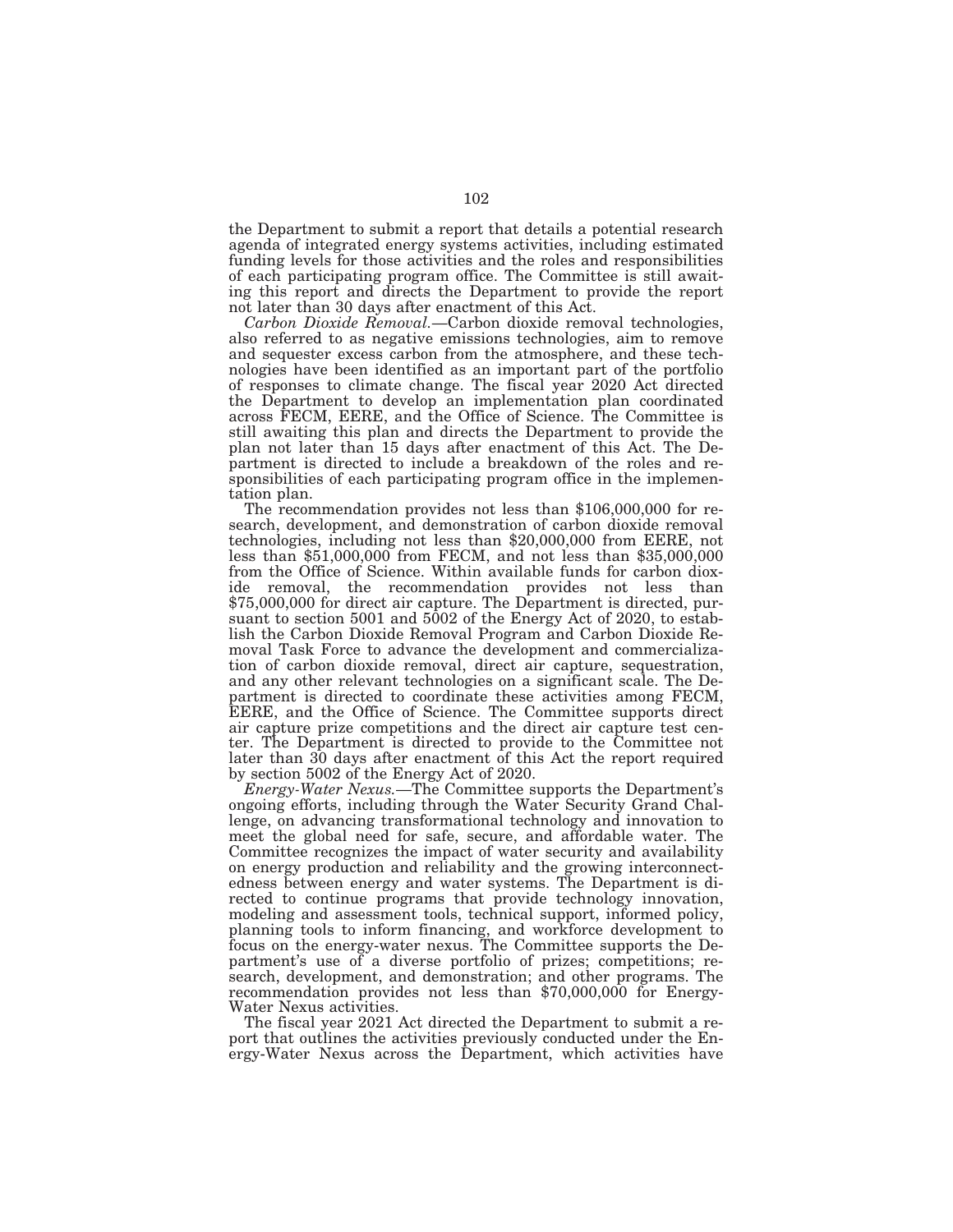continued, which activities ended, and an explanation for the termination of each activity that ended. The Committee is still awaiting this report and directs the Department to provide the report to the Committee not later than 30 days after enactment of this Act. The Department is directed to coordinate all Energy-Water Nexus activities across EERE, OE, FECM, NE, Science, and any other relevant program offices.

*Emissions Reductions.*—Energy production is a principle contributor to U.S. greenhouse gas emissions. The Committee recognizes the urgent necessity of reducing greenhouse gas emissions to mitigate the impacts of global climate change, as well as the centrality of the power sector to that effort and opportunities for research and development of key technologies at the Department. The Department is encouraged to integrate considerations of climate impacts centrally into all aspects of energy planning and funding. The Department is directed to provide to the Committee not later than 180 days after enactment of this Act a report outlining the Department's plans to reduce greenhouse gas emissions in line with the United States' Nationally Determined Contribution under the U.N. Framework Convention on Climate Change.

*Hydrogen Energy and Fuel Cell Coordination.*—The Department is directed to coordinate its efforts in hydrogen energy and fuel cell technologies across EERE, FECM, NE, OE, the Office of Science, and any other relevant program offices to maximize the effectiveness of investments in hydrogen-related activities.

*Harmful Algal Blooms.*—When Congress passed the Harmful Algal Bloom and Hypoxia Research and Control Act (HABHRCA), it created a task force intended to coordinate the federal response to harmful algal bloom activities. The Department is not currently listed as a partner in the task force activities, but the Department conducts and possesses key research, management, and supercomputing capabilities that may be of assistance in the fight against harmful algal blooms. The Department is directed to provide to the Committee not later than 120 days after enactment of this Act a report identifying its relevant capabilities and how it is using those capabilities to support key questions posed in managing, controlling, and diagnosing the public response to harmful algal blooms. Further, the Department is encouraged to engage with partner agencies, such as the National Oceanic and Atmospheric Administration, to determine how its capabilities could play a supporting role with the HABHRCA task force.

*DOE and USDA Interagency Working Group.*—The Committee supports the establishment of the interagency working group to promote energy and develop technologies that will support and advance agricultural communities and domestic manufacturing, as required by the Agriculture Improvement Act of 2018. Both agencies have a unique role in assisting the country integrate alternative fuel and energy efficiency savings throughout our economy. The Committee directs the working group to pursue joint activities related to the research and development of climate-controlled, affordable, deployable, energy- and water-efficient technologies for fourseason food production platforms that can serve undernourished regions of the country. Additionally, the Committee directs the working group to pursue joint activities related to the energy efficiency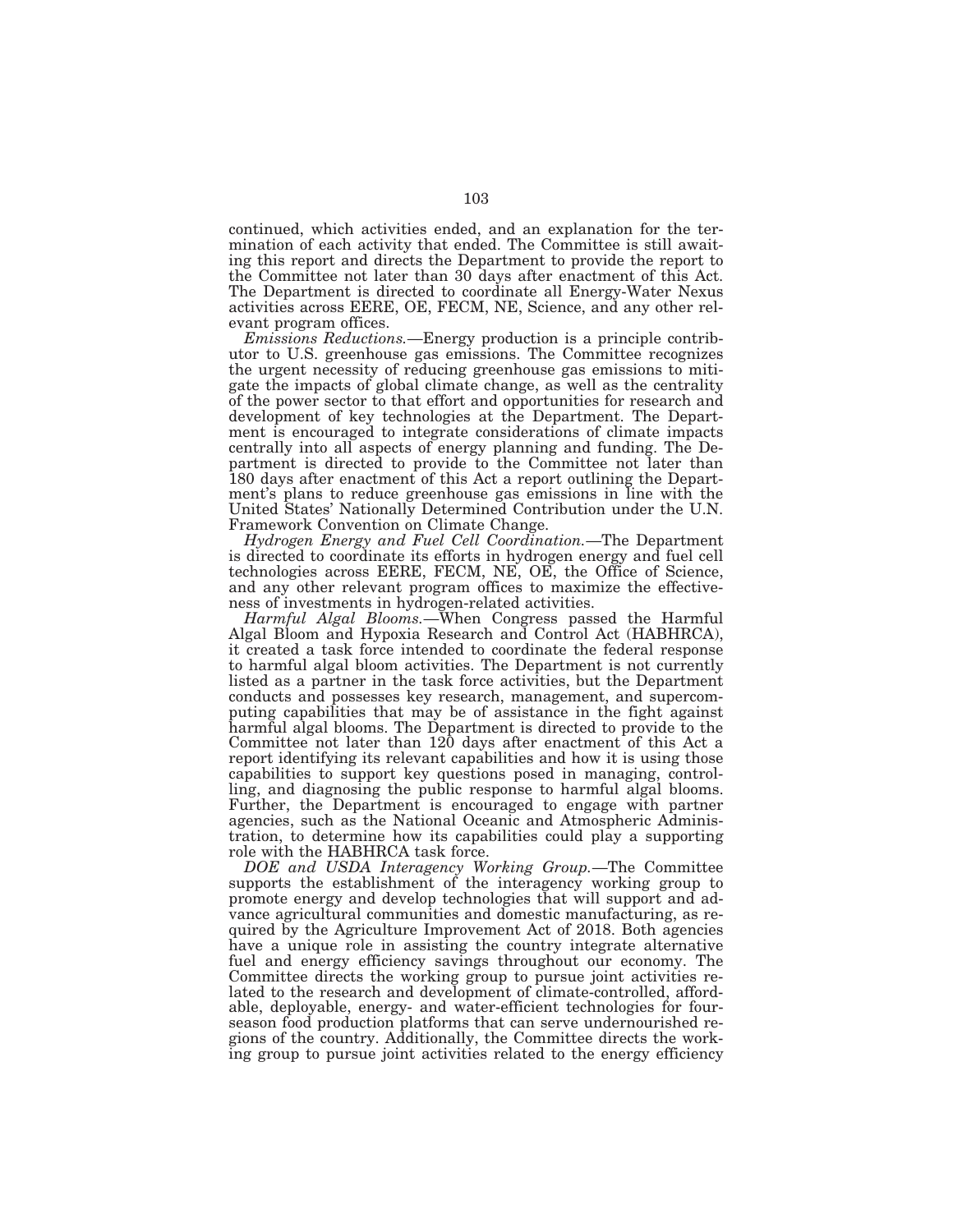of other agricultural platforms; water and wastewater treatment; and greenhouse facilities. The Committee encourages collaboration between USDA's Office of Urban Agriculture and Innovative Production, the Agricultural Research Service, and the National Institute of Food and Agriculture, and the various Department's offices, including, but not limited to, the Advanced Manufacturing Office, Solar Energy Technology Office, Biofuels Technologies Office, Fossil Energy and Carbon Management, Advanced Research Projects Agency—Energy, and Office of Science. The Department is directed to provide to the Committee regular updates on the goals, benchmarks, and progress in implementation of the working group and collaborations. Further, the Department is directed to provide to the Committee not later than 30 days after enactment of this Act a briefing explaining the Department's research agenda relating to promoting energy efficiency for industrial processes, lighting systems, the utilization of advanced soil science, reuse of plant residue materials, materials science, capture of carbon dioxide, and energy

efficiency at agricultural production platforms.<br>The Commonwealth of Puerto Rico and the U.S. Virgin Islands.— The Department is directed to offer technical and other programmatic assistance to the Commonwealth of Puerto Rico for the assessment and implementation of innovative technologies with the capability of combining different infrastructure systems in an integrated manner to effectively mitigate power plant emissions, efficiently treat and reuse wastewater, produce biofuels, and generate power from solid waste. In addition, the Department is directed to offer technical and other programmatic assistance to the Commonwealth of Puerto Rico and the U.S. Virgin Islands in assessing the effectiveness of renewable energy technologies, such as solar and wind, for the territories; power grid feasibility, including repairs, improvements, and modernization; mitigation of storm damages through resilient electric power grids; and microgrid innovation. The Department is directed to provide to the Committee not later than 90 days after enactment of this Act a briefing on the status of, and future plans for, these efforts.

*Civilian Climate Corps.*—The Department is directed to coordinate with the Department of the Interior and Department of Agriculture on implementation of a Civilian Climate Corps. The Department has capabilities that could contribute to the new Civilian Climate Corps in assisting communities in need and communities interested in transitioning to the green energy economy. The Department is directed to provide to the Committee not later than 30 days after enactment of this Act a briefing on its coordination with the Department of the Interior and Department of Agriculture to ensure the Department's capabilities, technology development, and technical assistance can be utilized by the Civilian Climate Corps. The Department is directed to identify what steps it can take to ensure that its deployment programs inspire a new generation of conservationists and adoption of clean energy technologies.

*Landfill Emissions.*—The Department, through EERE and FECM and in coordination with the U.S. Environmental Protection Agency, is directed to provide to the Committee not later than 120 days after enactment of this Act a report describing the opportunities and challenges for technologies that capture greenhouse gases,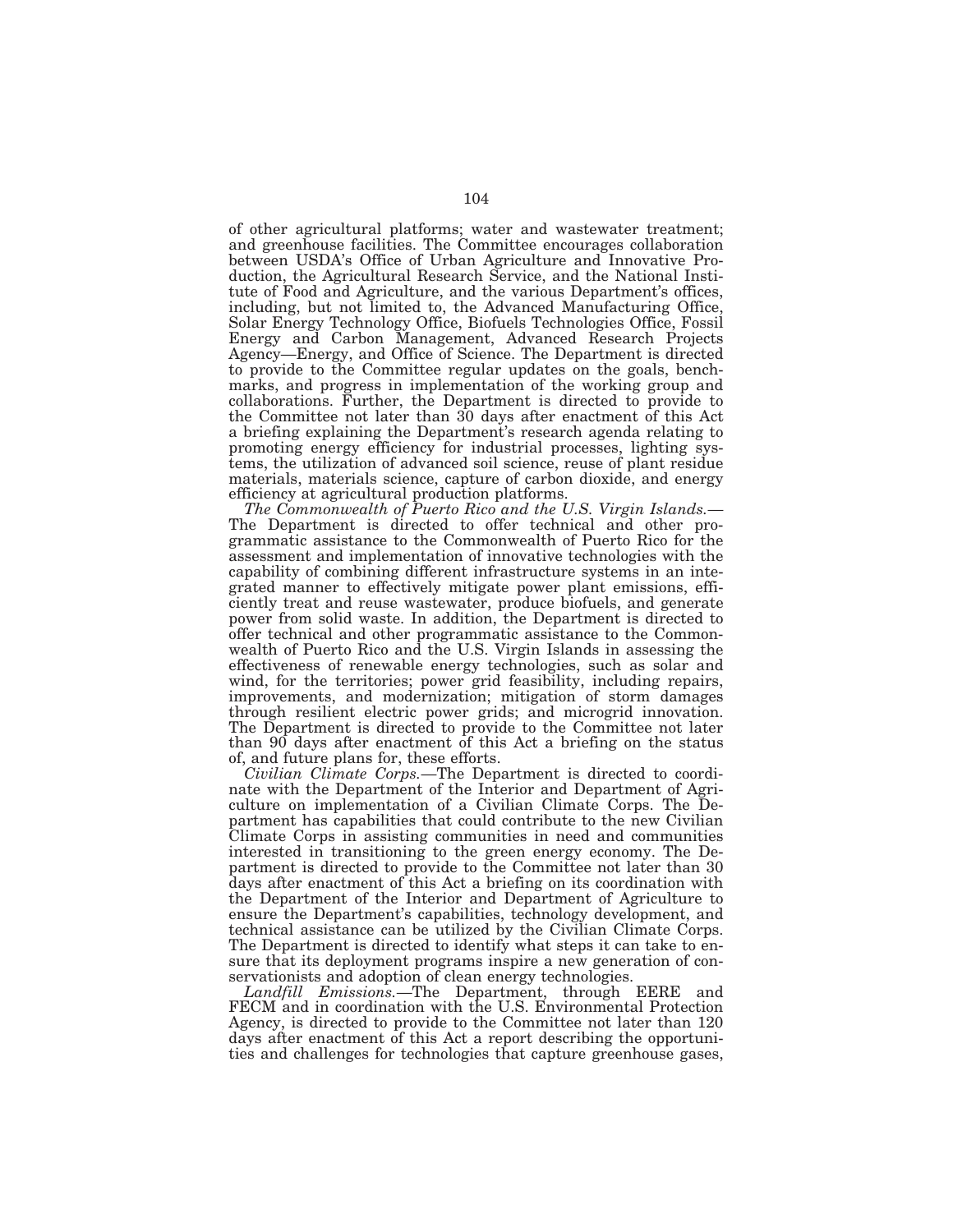including methane, from municipal landfills. The report should consider synergies between these technologies and technologies used for carbon capture, utilization, and storage, and the report should include a recommendation for better utilizing and preventing greenhouse gas emissions from landfills.

*Variable Buoyancy Aircraft.*—The Committee notes that variable buoyancy aircraft may allow for direct factory-to-site transportation of energy products, such as transformers, grid modules, transmission towers, wind turbine blades, and generators. The Department in coordination with relevant federal agencies, is directed to provide to the Committee not later than 180 days after enactment of this Act a report on the feasibility of developing operation concepts and application system configurations of variable buoyance cargo transportation aircraft with internal-ballast systems. The report should include the benefits, challenges, costs, and proper responsibilities of particular federal agencies and the private sector in developing the operation concepts and application system configurations.

*Digital Energy Innovation with Decentralized Technologies.*—A growing body of research and real-world examples indicate that public, open-source decentralized technologies, including blockchain technology, may help address existing challenges around access to and usefulness of data generated from energy devices in order to promote numerous innovative digital energy solutions. The Committee notes the promise of these technologies for unlocking the economic potential of energy infrastructure investments happening nationwide in renewable energy, electric vehicles, and distributed energy resources like batteries to ensure these devices can participate seamlessly and reliably across different markets and scenarios. Therefore, the Committee encourages the continued research and investment efforts related to decentralized technologies and their application within the energy sector. The Department is directed to provide to the Committee not later than 270 days after the date of enactment of this Act a report on the Department's research activities related to public, open-source decentralized technologies, including blockchain technology. The report should include, but is not limited to, a discussion of all current research related to decentralized technologies, like blockchain; an outline of research that could be done to better understand and utilize decentralized technologies; recommendations for how to encourage adoption and integration of decentralized technologies within the energy sector; and any other relevant observations or recommendations within the field of decentralized technologies and energy.

*COVID–19 Research Delays.*—The Committee recognizes the potential impacts and delays in research caused by the effects of the COVID–19 pandemic. The Committee notes that the Department has taken some steps to engage scientific professional societies, universities and colleges, and other federal agencies to obtain upto-date information on the impacts to institutions and research communities to help inform an open, transparent, and equitable response. However, the Committee is concerned that this response has been uneven across the Department. The Department is encouraged to consider these impacts within the resources available. The Department is directed to provide to the Committee not later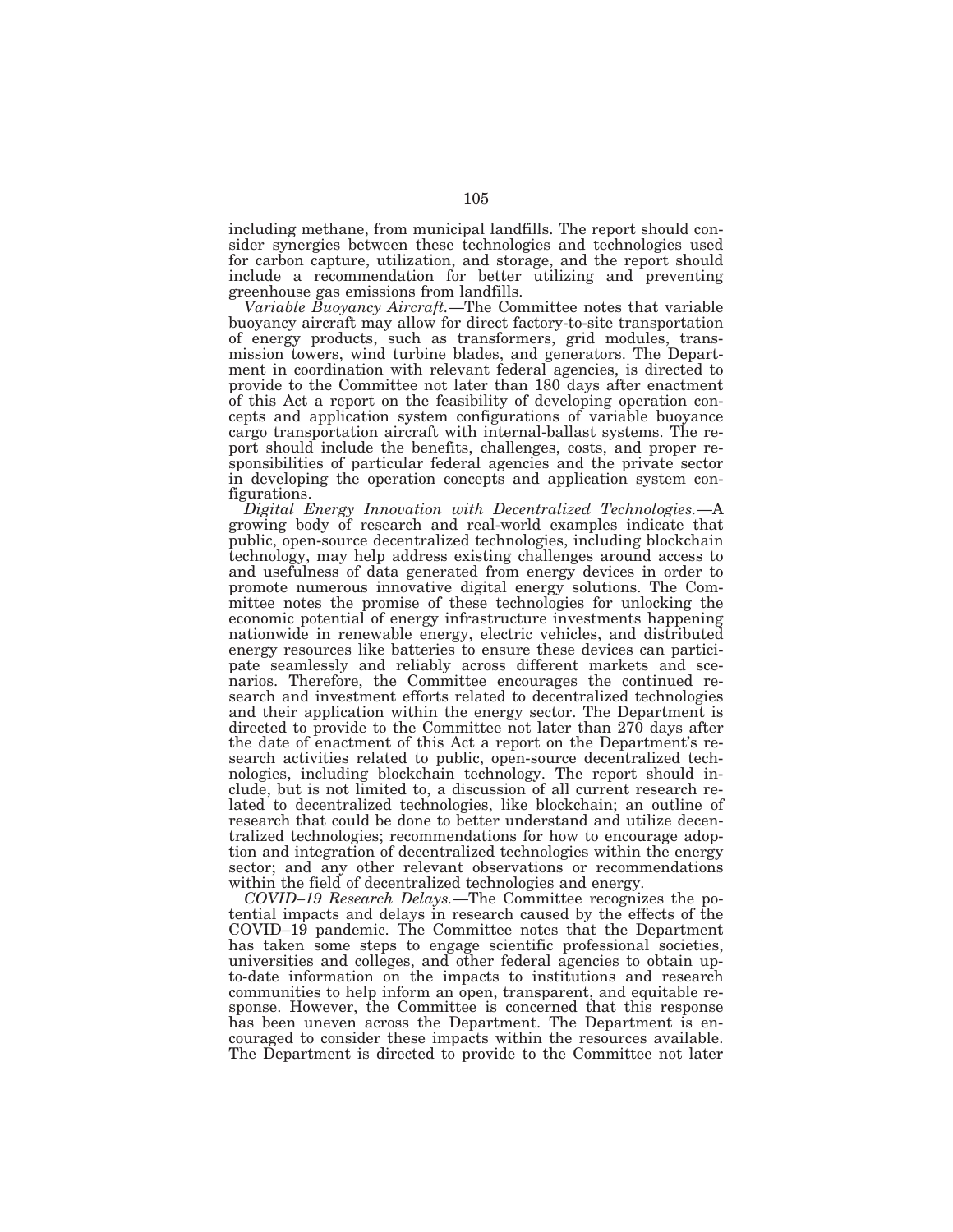than 60 days after enactment of this Act a report that details the impacts of the COVID–19 pandemic on institutions and research communities. The report shall outline funding and costs associated with the impacts. Further, the Department is encouraged to include funding to address the impacts in future budget requests.

# ENERGY PROGRAMS

## ENERGY EFFICIENCY AND RENEWABLE ENERGY

| Comparison: | \$2,861,760,000<br>4.732.000.000<br>3.768.000.000 |
|-------------|---------------------------------------------------|
|             | $+906,240,000$                                    |
|             | $-964,000,000$                                    |

The Office of Energy Efficiency and Renewable Energy (EERE) accelerates the research, development, demonstration, and deployment activities that advance energy efficiency and renewable energy technologies, as well as federal energy assistance programs. Since the early 1970s and in partnership with business, industry, universities, research labs, and stakeholders, EERE has spurred innovation of affordable, renewable energy and energy efficiency technologies critical to combating climate change. EERE remains at the forefront of clean energy innovation, implementing a range of strategies aimed at creating good paying jobs, ensuring the clean energy economy benefits all Americans, saving American families and businesses money, and reducing pollution.

The EERE program is divided into three portfolios: sustainable transportation, renewable energy, and energy efficiency. The sustainable transportation portfolio, which consists of the vehicles, bioenergy, and hydrogen and fuel cell programs, focuses on efforts to decarbonize transportation across all modes to enable greater vehicle electrification, commercially viable hydrogen fuel cell trucks, sustainable aviation fuel from biomass, and lower-pollution options for off-road vehicles, rail, and maritime transport. The renewable energy portfolio, which consists of the solar, wind, water, and geothermal programs, supports efforts to reduce the costs and accelerate the use and integration of renewables to contribute to a reliable, secure, and resilient electric grid. The energy efficiency portfolio, which consists of the advanced manufacturing, buildings, and federal energy assistance programs, develops cost-effective solutions to reduce energy consumption in plants, buildings, and homes.

Additional direction related to Department-wide crosscutting initiatives is provided under the heading Crosscutting Initiatives in the front matter of Department of Energy.

In carrying out deployment activities for energy efficiency improvements, energy demand savings, use of renewable energy, and other innovative energy technologies to reach climate mitigation goals, the Department is encouraged to prioritize projects at the local and regional level that use a cooperative model of development, such as Energy Improvement Districts, to encourage coordination between public authorities, energy providers, property owners, and citizens.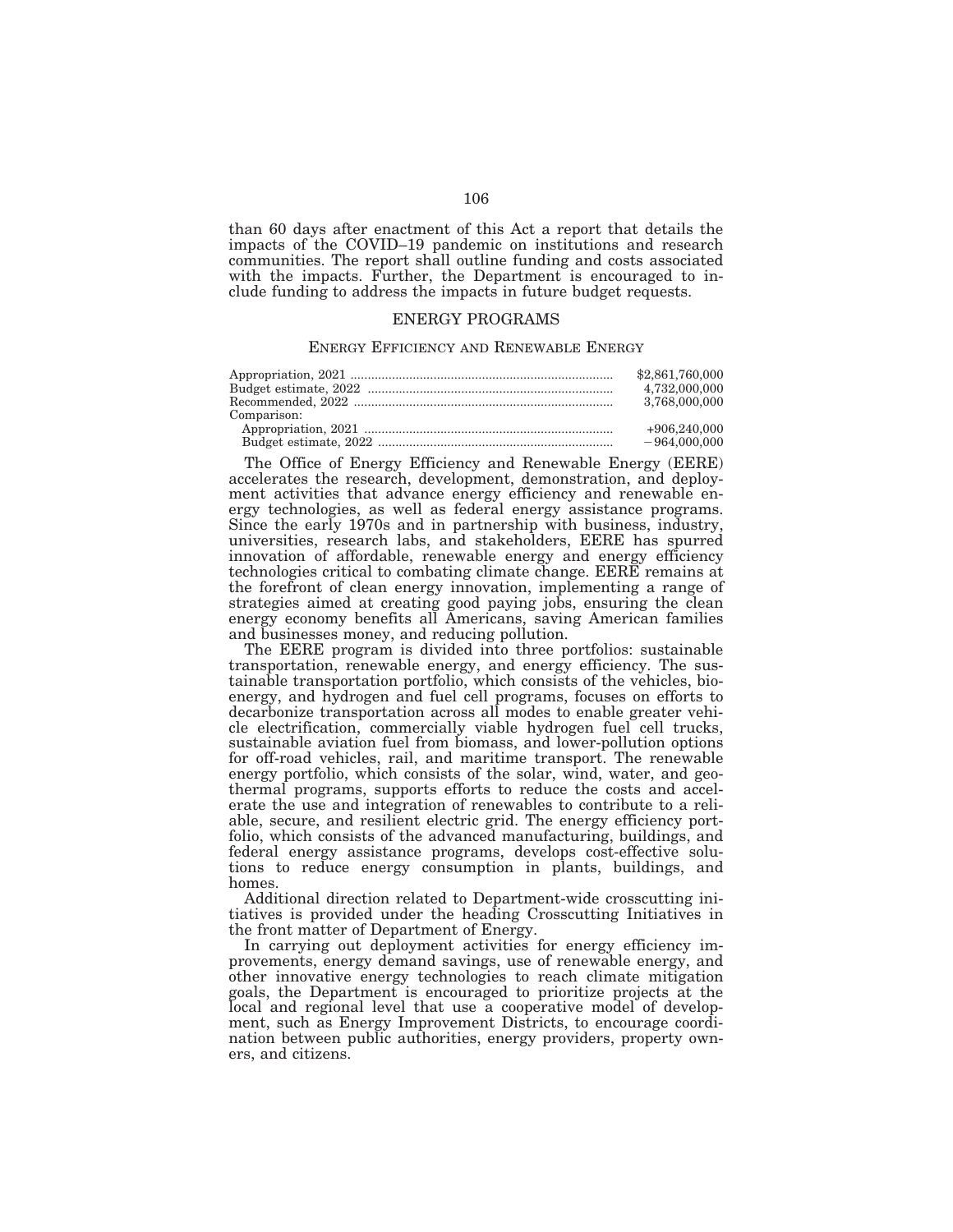view of cancer rates in Pike and surrounding counties is warranted.

#### **SCIENCE**

| Comparison: | \$7,026,000,000<br>7.440.000.000<br>7.320.000.000 |
|-------------|---------------------------------------------------|
|             | $+294,000,000$                                    |
|             | $-120,000,000$                                    |

The Office of Science funds basic science research across national laboratories, universities, and other research institutions in support of American innovation and the Department's energy-focused missions. Through research in physics, biology, chemistry, and other science disciplines, these activities expand scientific understanding and secure the nation's leadership in energy innovation. This basic science research is crucial to enabling the nation to continue developing transformational energy technologies and to position itself to seize economic opportunities in the global energy markets of the future. The Office of Science is the nation's largest supporter of basic research in the physical sciences.

The Office of Science includes the following programs: Advanced Scientific Computing Research; Basic Energy Sciences; Biological and Environmental Research: Fusion Energy Sciences; High Energy Physics; Nuclear Physics; Isotope R&D and Production; Accelerator R&D and Production; Workforce Development for Teachers and Scientists; Science Laboratories Infrastructure; Safeguards and Security; and Program Direction. The Committee has placed a high priority on funding these activities in fiscal year 2022, given the private sector is not likely to fund research whose findings either have high non-commercial value or are not likely to be commercialized in the near or medium term. This work is vital to sustaining the scientific leadership of the United States and can provide the underpinnings for valuable intellectual property in the coming decades.

Additional direction related to Department-wide crosscutting initiatives is provided under the heading Crosscutting Initiatives in front matter for the Department of Energy.

*Artificial Intelligence and Machine Learning.*—The recommendation includes not less than \$115,000,000 for Artificial Intelligence and Machine Learning. As the stewards of the leadership computing facilities, the Committee encourages Advanced Scientific Computing Research to play a lead role in the Department's artificial intelligence and machine learning activities.

*Biomedical Sciences.*—Collaborative research efforts between the Department and the National Institutes of Health (NIH), including the National Institute of Mental Health (NIMH), are developing breakthroughs in health research, including drug discovery, brain research, innovative neurotechnologies, diagnostic technologies, and other biomedical research areas. The Department is encouraged to expand its relationships with NIH, including NIMH, to work together more strategically to leverage the Department's research capabilities, including instrumentation, materials, modeling and simulation, and data science. The facilities and equipment funded in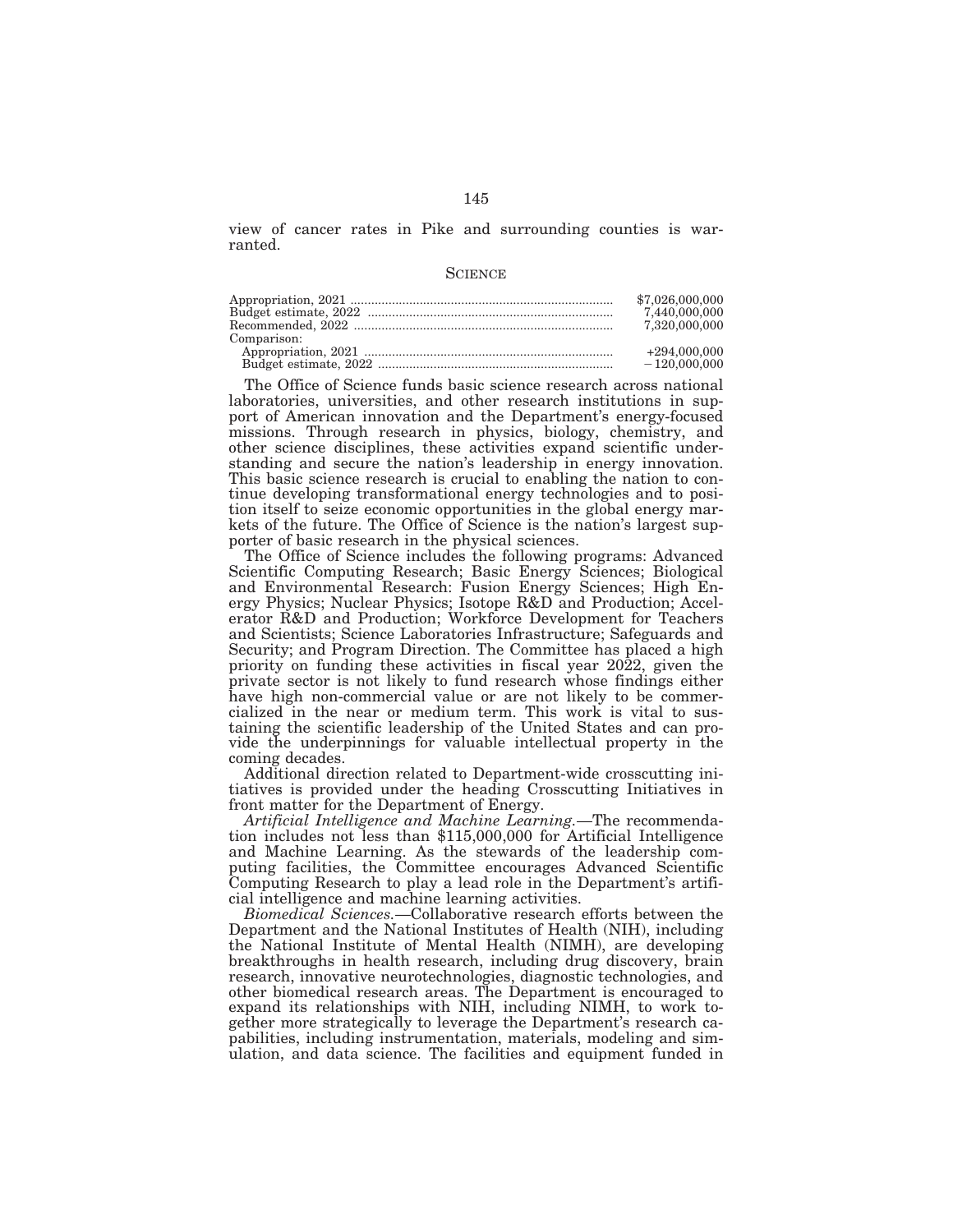this Act support applications in many areas of biomedical research. Better coordination between the Department and NIH could be instrumental in assisting to develop the nation's health, security, and technologies with novel biomedical application. The recommendation includes not less than \$2,000,000 for collaboration with NIH within the Department's data and computational mission space.

*Quantum Information Sciences.*—The Committee supports the Office of Science's coordinated and focused research program in quantum information science and technology. This emerging field of science promises to yield revolutionary new approaches to computing, sensing, and communication. The recommendation provides not less than \$245,000,000 for quantum information science, including not less than  $$120,000,000$  for research and  $$125,000,000$ for the five National Quantum Information Science Research Centers. Within available funding, the Committee encourages the Department to support a quantum internet and communications research program consistent with the Department's ''America's Blueprint for the Quantum Internet'' strategy. The Department is directed to continue its coordination efforts with the National Science Foundation, other federal agencies, private sector stakeholders, and the user community to promote researcher access to quantum systems, enhance the U.S. quantum research enterprise, develop the U.S. quantum computing industry, and educate the future quantum computing workforce.

The Committee directs the Department to be inclusive of all quantum information science technologies to ensure the research expands all possible research applications. Funded research should be inclusive of quantum technologies, including gate, annealing, topological, photonics, trapped ion, silicon, superconducting, and other viable quantum technologies. The Department is directed to provide to the Committee not later than 90 days after enactment of this Act a report of near-term application developments. The report should outline the breakdown of research funding across the available quantum computing technologies, including gate, annealing, topological, photonics, trapped ion, silicon, superconducting, and other viable quantum technologies.

*Traineeships for Underrepresented Communities.*—The Committee supports the Department's efforts to diversify the nuclear physics research community by offering research traineeships to underrepresented communities pursuing STEM undergraduate degrees. The Committee encourages the Department to especially recruit undergraduate students from Historically Black Colleges and Universities, Hispanic-Serving Institutions, Tribal Colleges and Universities, and Asian American and Pacific Islander Serving Institutions. The Department is directed to provide to the Committee not less than 90 days after enactment of this Act a briefing on its efforts; data on students' socioeconomic status, race, or ethnicity; and recommendations on how to expand this program across the Office of Science and more broadly across the Department.

*Reaching a New Energy Sciences Workforce.*—The Committee supports the new Reaching a New Energy Sciences Workforce (RENEW) initiative for targeted efforts to increase participation and retention of underrepresented groups in the Office of Science's research activities. The Department is directed to provide to the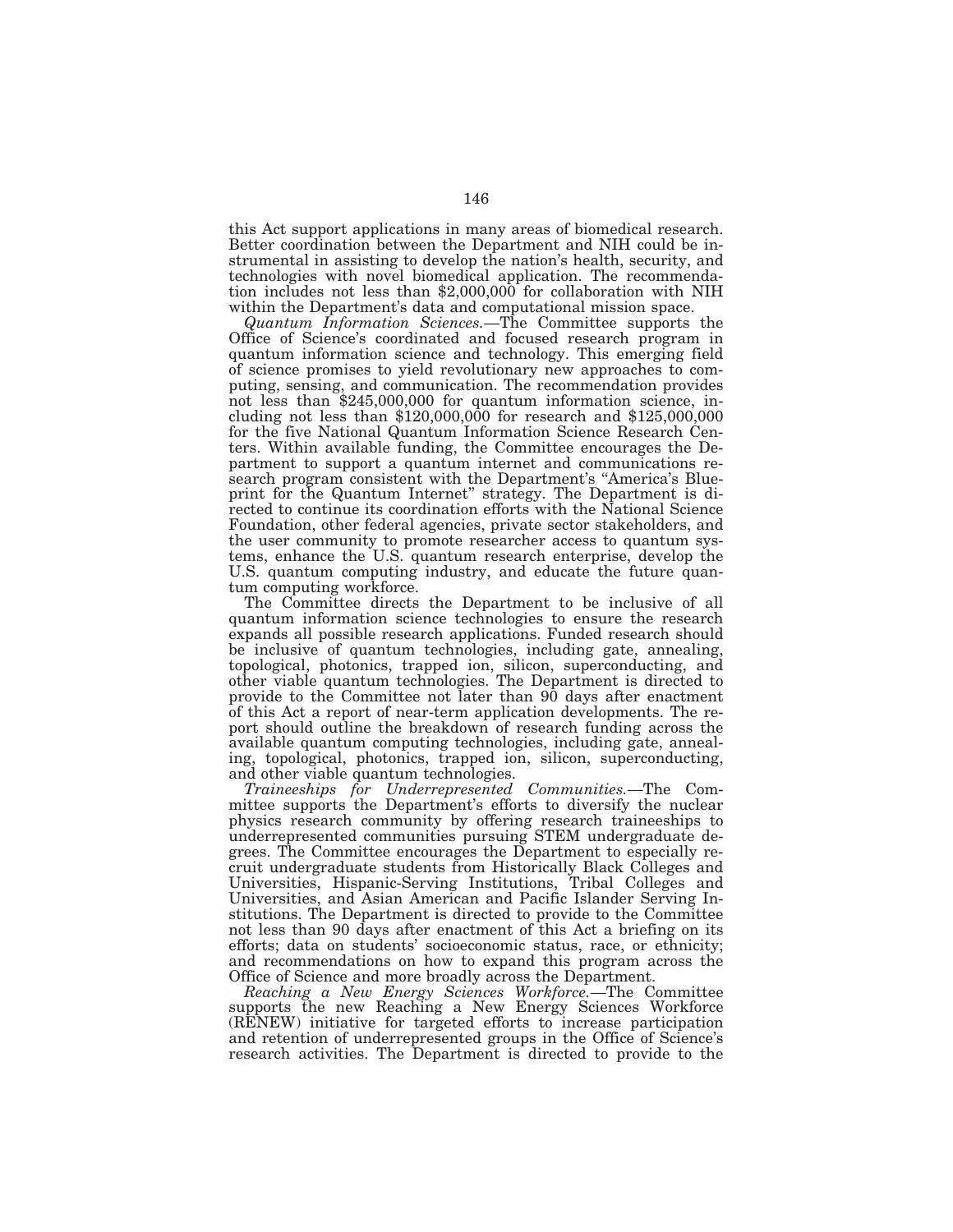Committee not later than 90 days after enactment of this Act and quarterly thereafter briefings on implementation of this program.

#### ADVANCED SCIENTIFIC COMPUTING RESEARCH

The Advanced Scientific Computing Research program develops and hosts some of the world's fastest computing and network capabilities to enable science and energy modeling, simulation, and research.

*High Performance Computing and Network Facilities.*—The recommendation provides not less than \$160,000,000 for the Argonne Leadership Computing Facility, \$250,000,000 for the Oak Ridge Leadership Computing Facility, and not less than \$115,000,000 for the National Energy Research Scientific Computing Center at Lawrence Berkeley National Laboratory. The recommendation includes not less than \$90,000,000 to support necessary infrastructure upgrades and operations for ESnet.

*Mathematical, Computational, and Computer Sciences Research.*—The recommendation provides not less than \$250,000,000 for Mathematical, Computational, and Computer Sciences Research, including not less than \$15,000,000 for computational

sciences workforce programs. The recommendation includes not less than \$15,000,000 and up to \$40,000,000 for the development of AI-optimized emerging memory technology for AI-specialized hardware allowing for new computing capabilities tailored to the demands of artificial intelligence systems.

## BASIC ENERGY SCIENCES

The Basic Energy Sciences program funds basic research in materials science, chemistry, geoscience, and bioscience. The science breakthroughs in this program enable a broad array of innovation in energy technologies and other industries critical to American

economic competitiveness.<br> *Research*.—The recommendation provides \$130,000,000 for Energy Frontier Research Centers, \$25,000,000 for the Experimental Program to Stimulate Competitive Research, \$25,000,000 for the Batteries and Energy Storage Innovation Hub, and not less than  $$20,000,000$  and up to  $$25,000,000$  for the Fuels from Sunlight Innovation Hub. The Department is directed to provide to the Committee not later than 90 days after enactment of this Act a plan to recapitalize and modernize needed infrastructure, instrumentation, and capabilities utilized by the Energy Innovation Hubs.

The Committee encourages the Office of Science to work with the Office of Energy Efficiency and Renewable Energy to address the need to quickly scale up efforts to develop cleaner production of hydrogen at lower costs to attract industrial investment.

The recommendation provides not less than \$535,000,000 for facilities operations of the nation's light sources, not less than \$293,000,000 for facilities operations of the high-flux neutron sources, and not less than \$142,000,000 for facilities operations of the Nanoscale Science Research Centers (NSRC).

The recommendation provides not less than \$14,300,000 for other project costs, including \$4,300,000 for Linac Coherent Light Source-II, \$5,000,000 for Advanced Photon Source Upgrade, \$3,000,000 for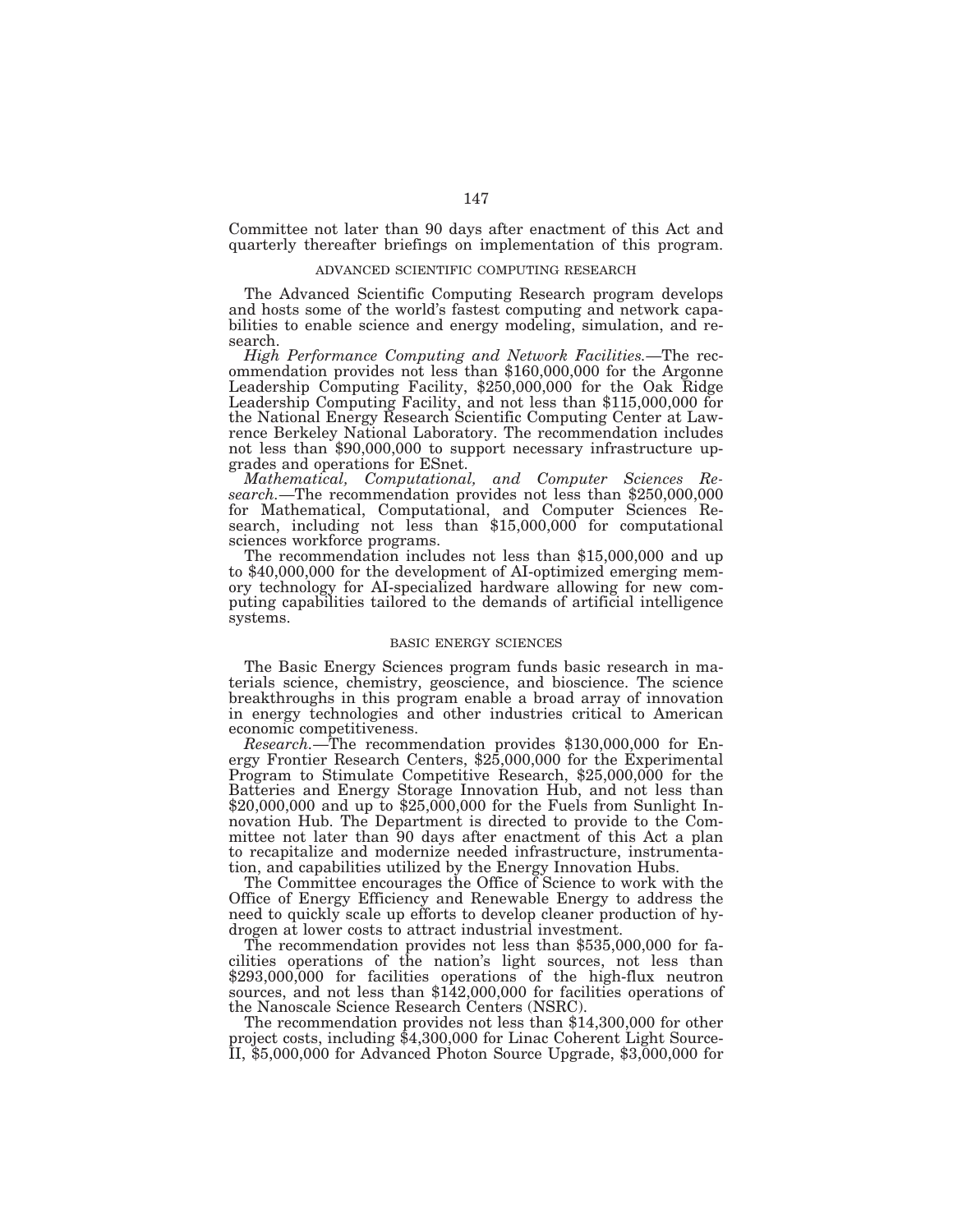Linac Coherent Light Source-II HE, and \$2,000,000 for Cryomodule Repair & Maintenance Facility. The recommendation includes \$15,000,000 for NSRC Recapitalization.

The recommendation includes \$15,000,000 for NSLS II Experimental Tools-II. Commissioned in 2014, the NSLS II is currently the nation's most powerful synchrotron x-ray light source. While it was designed to accommodate 60 beamlines, just over half will have been constructed at the completion of NEXT II. The Department is directed to provide to the Committee not later than 120 days after enactment of this Act a plan and timeline for the design and construction of the beamlines necessary to complete the buildout of the NSLS II.

#### BIOLOGICAL AND ENVIRONMENTAL RESEARCH

The Biological and Environmental Research (BER) program supports advances in energy technologies and related science through research into complex biological and environmental systems.

The recommendation includes not less than \$390,000,000 for Biological Systems Science and not less than \$405,000,000 for Earth and Environmental Systems Sciences.

The recommendation provides up to \$5,000,000 to support university research efforts for the design and development of AI-inspired biological robots for a broad set of applications, including environmental remediation, chemical upcycling, energy-relevant biomaterials, and enabling technologies for basic biological sciences. The Department should focus on reducing the time and scaling up the processes required to design, manufacture, and deploy new kinds of biological machines for energy and environmental missions.

The Committee continues to support the prototyping and establishment of fabricated ecosystems, automation, sensors, and computational tools to enable a predictive understanding of soil-plantmicrobe interactions across molecular to ecosystem scales. The novel tools and capabilities will accelerate discovery and speed the delivery of solutions to climate change, environmental sustainability, and clean energy. The recommendation provides not less than \$6,000,000 for fabricated ecosystems and sensors. Within available funds, the recommendation includes up to \$4,000,000 for second generation SmartSoils fabricated ecosystem testbeds, new sensors, and computational tools to enable real-time connectivity between lab-controlled, instrumented SmartSoil testbeds and naturally varying field experiments. Within available funds, the recommendation includes up to \$8,000,000 to develop and test novel sensor technologies, procure second generation EcoPOD units, and create the computational and experimental infrastructures necessary to dissect field observations at atomic and molecular levels in fabricated ecosystems.

The Committee supports the Department-wide Designing the Bioeconomy Initiative and directs the Department to develop Artificial Intelligence and Machine Learning tools and Design, Build, Test, Learn systems for the discovery and annotation of genes involved in the biosynthesis of inorganic and organic/inorganic biologically produced materials.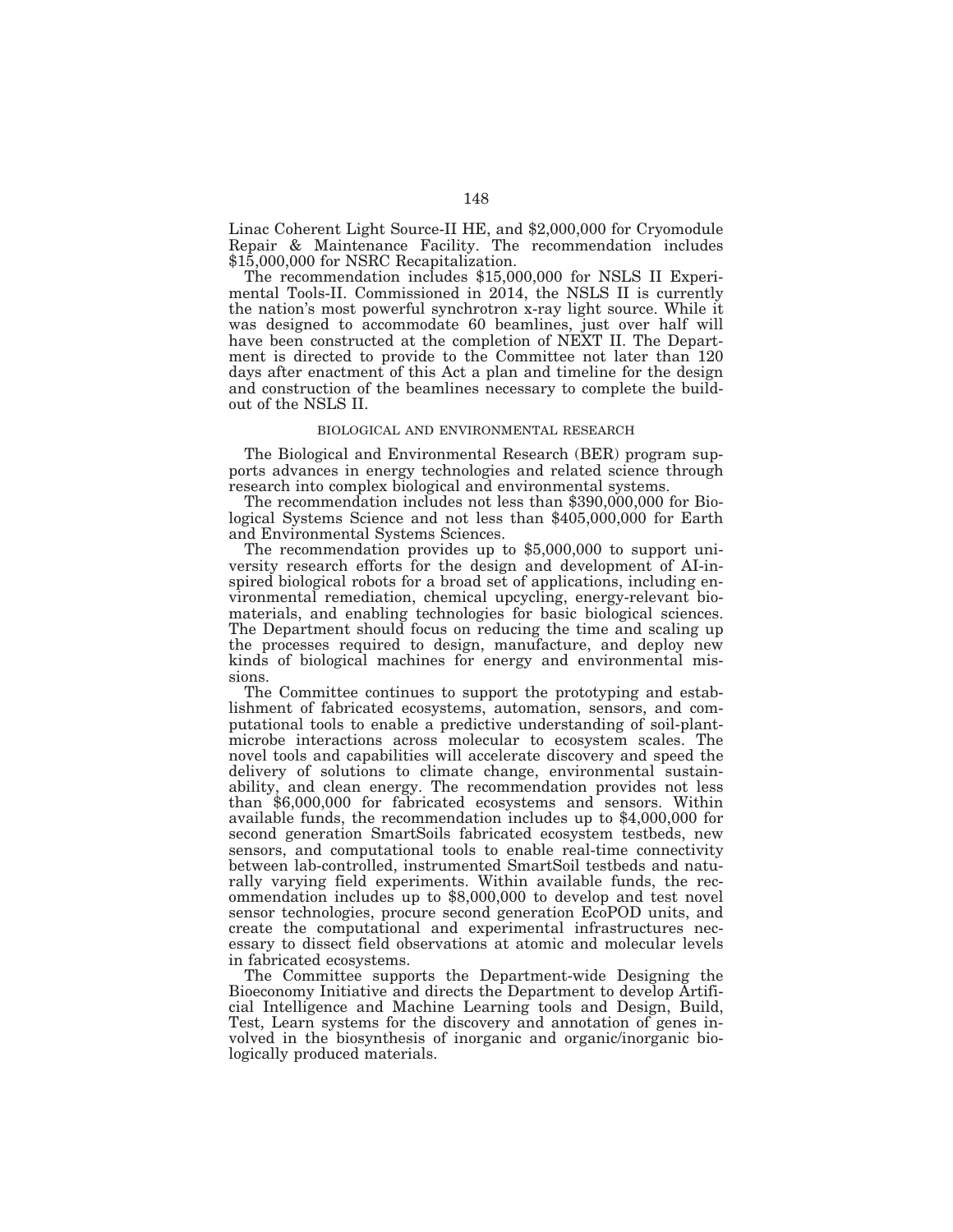The recommendation provides not less than \$100,000,000 for the Bioenergy Research Centers and up to \$15,000,000 to continue the development of a multi-scale genes-to ecosystems approach that supports a predictive understanding of gene functions and how they scale with complex biological and environmental systems. The recommendation includes not less than \$10,000,000 for the

low-dose radiation research program. The Department is directed to complete the required contract agreement with the National Academy of Sciences (NAS) to develop a plan for and to conduct a comprehensive, multi-year independent low-dose radiation research program. The Committee intends for this research plan to include a five-year program implementation outline and funding requirements. The plan shall include recommendations for the Department and other federal agencies, including collaborations with outside organizations. The research plan shall be developed in consultation with other federal agencies and qualified personnel representing industry and public interest stakeholders.

The Committee continues to support the Department's funding for colleges and universities to examine and evaluate earth system models and validate their ability to reproduce earth systems.

The Committee continues to support the Department's investment in observational studies, modeling, and computing to reduce the uncertainty in understanding cloud aerosol effects, and the recommendation includes not less than \$15,000,000 and up to \$30,000,000 to build upon this research. Within available funds, the Department is directed to support the modernization and acceleration of the Energy, Exascale, and Earth System Model program to improve earth system prediction and climate risk management in the service of U.S. public safety, security, and economic interests, including, in coordination with the Department of Homeland Security, evaluation of the modernization and adaptation of capabilities from the National Infrastructure Simulation and Analysis Center to support climate impacts on infrastructure and communities.

The recommendation includes not less than \$100,000,000 for Environmental System Science.

The recommendation includes not less than \$30,000,000 to continue the development of observational assets and support associated research on the nation's major land-water interfaces, including the Great Lakes and the Puget Sound, that leverages national laboratories' assets as well as local infrastructure and expertise at universities and other research institutions. The Department is directed to provide to the Committee not later than 120 days after enactment of this Act a ten-year research plan, including annual budget targets and justifications, for this integrated effort. The plan should identify investments in existing and new field sites that further the establishment of a national coastal observation network.

The Committee supports activities to advance AI for Earth System Processes for integrating diverse observations and models, including a focus on extreme hydrology in vulnerable watersheds critical for U.S. water resilience in a changing climate. The Committee supports activities to develop integrated mountainous hydroclimate modeling and observational capabilities. The effort should leverage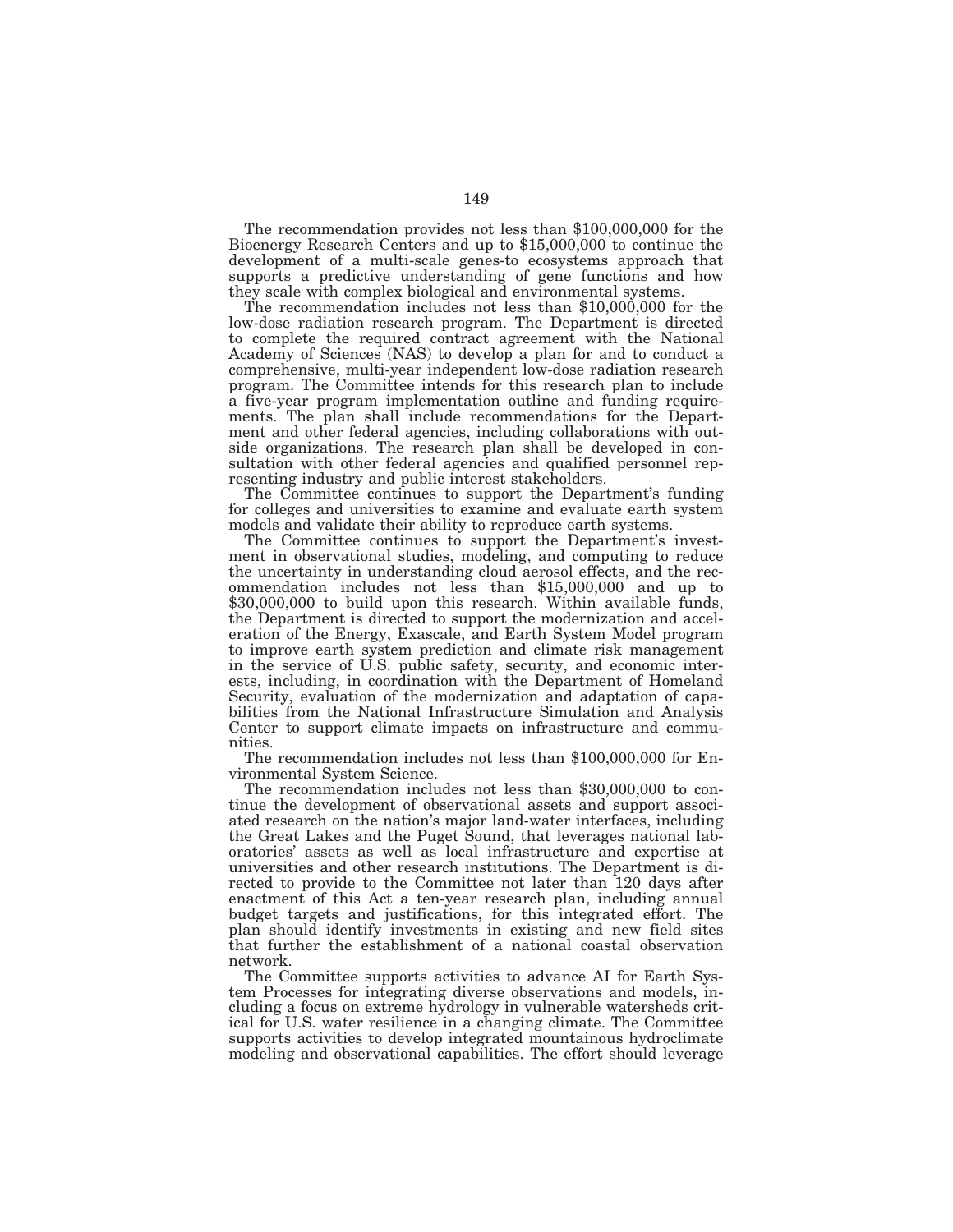activities supported by other federal agencies active in investigating how snow-dominated Upper Colorado mountainous systems are responding to extreme events and gradual warming and the implications for water resilience in the western United States.

Existing scientific and modeling approaches for understanding water-energy systems cannot accurately simulate and predict rapid changes and feedbacks between coupled water and energy systems in an uncertain future where extremes, such as droughts, floods, heat waves, and wildfires, are becoming more frequent, intense, and widespread. The Department is directed to support Regional Data, Modeling, and Analysis Test Beds targeted to universities with research competencies in water scarcity issues in dry regions of the United States.

The Department is directed to give priority to optimizing the operation of BER user facilities and encouraged to examine needs for additional capabilities at its existing user facilities.

#### FUSION ENERGY SCIENCES

The Fusion Energy Sciences program supports basic research and experimentation aiming to harness nuclear fusion for energy production.

The Committee appreciates the fusion community's process to develop a comprehensive long-range strategic plan developed through a consensus process. The Committee directs the Department to follow and embrace the recommendations of the Fusion Energy Sciences Advisory Committee's ''Powering the Future: Fusion and Plasmas'' report, and the Committee endeavors to provide funding that reflects the prioritization developed through the community's consensus process. The Department is directed to provide to the Committee not later than 90 days after enactment of this Act a briefing on how the Department is aligning its Fusion Energy Sciences program with the recommendations of the ''Powering the Future: Fusion and Plasmas'' report.

*Research.*—The recommendation provides not less than \$20,000,000 for High Energy Density Laboratory Plasmas, including activities for LaserNetUS; not less than \$59,000,000 for NSTX– U Operations; and not less than \$33,000,000 for NSTX–U Research.

The recommendation includes up to \$45,000,000 for the Milestone-Based Development Program as authorized in section 2008 of the Energy Act of 2020. The Department is directed to support these activities at a level commensurate with the prioritization recommended in the ''Powering the Future: Fusion and Plasmas'' report. The Department is directed to provide to the Committee not later than 90 days after enactment of this Act a briefing on how the authorities provided in the Milestone-Based Development Program can be applied to the prioritized activities recommended in the ''Powering the Future: Fusion and Plasmas'' report.

The Committee notes the long-range plan includes consideration of the development of a stellarator facility, and the Department is directed to support these activities at a level commensurate with the prioritization in the ''Powering the Future: Fusion and Plasmas'' report developed through the community's consensus process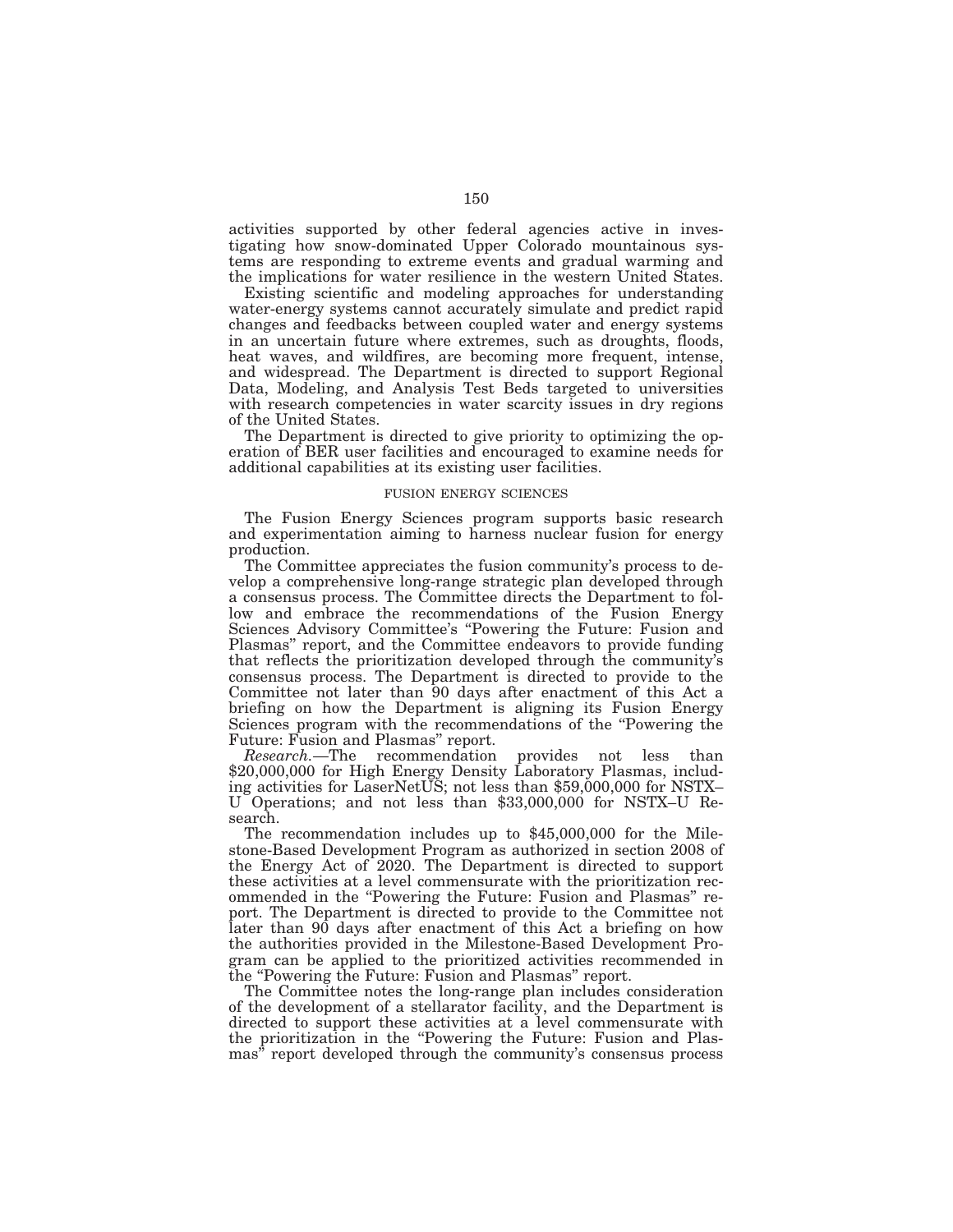and to conduct these activities in conjunction with university-led teams as appropriate.

The recommendation provides not less than \$25,000,000 for the Materials Plasma Exposure experiment.

*Construction.*—The Committee recommends \$242,000,000 for the U.S. contribution to the ITER project, of which not less than \$80,000,000 is for in-cash contributions. The Committee continues to believe the ITER project represents an important step forward for energy sciences and has the potential to revolutionize the current understanding of fusion energy. The fiscal year 2021 Act directed the Department to provide to the Committee the performance baseline for the entire project, including an updated baseline for Subproject 1 and a baseline for Subproject 2. The Committee is still awaiting this information, and the Department is directed to provide this information not later than 30 days after enactment of this Act.

The Committee provides funding for the Matter in Extreme Conditions Upgrade at a level commensurate with the prioritization in the ''Powering the Future: Fusion and Plasmas'' report developed through the community's consensus process.

## HIGH ENERGY PHYSICS

The High Energy Physics program supports fundamental research into the elementary constituents of matter and energy and ultimately into the nature of space and time. The program focuses on particle physics theory and experimentation in three areas: the energy frontier, which investigates new particles and fundamental forces through high-energy experimentation; the intensity frontier, which focuses on rare events to better understand our fundamental model of the universe's elementary constituents; and the cosmic frontier, which investigates the nature of the universe and its form of matter and energy on cosmic scales.

*Research.*—The recommendation provides not less than \$30,000,000 for the Sanford Underground Research Facility and not less than \$20,000,000 for Cosmic Microwave Background-Stage 4.

The Committee strongly encourages the Department to maintain a balanced portfolio of small-, medium-, and large-scale experiments and to ensure adequate funding for research performed at universities and the national laboratories. The Committee encourages the Department to fund facility operations at levels for optimal operations.

## NUCLEAR PHYSICS

The Nuclear Physics program supports basic research into the fundamental particles that compose nuclear matter, how they interact, and how they combine to form the different types of matter observed in the universe today.

*Research.*—The Department is directed to give priority to optimizing operations for all Nuclear Physics user facilities.

The recommendation provides up to \$12,500,000 for the Gamma-Ray Energy Tracking Array, up to \$13,000,000 for the High Rigidity Spectrometer, and up to \$16,200,000 for MOLLER.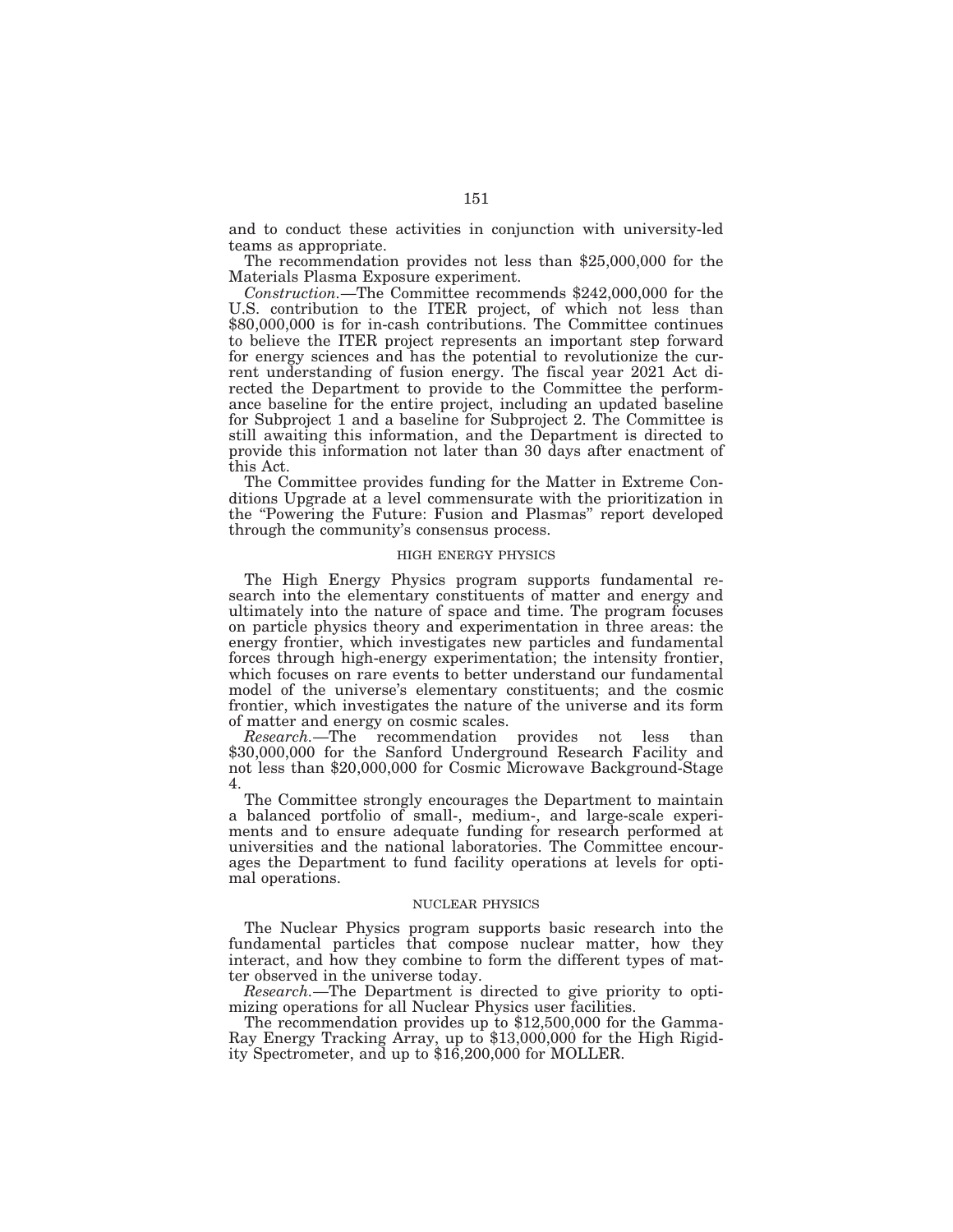## ISOTOPE R&D AND PRODUCTION

Isotope R&D and Production ensures robust supply chains of critical radioactive and stable isotopes for the nation that no domestic entity has the infrastructure or core competency to produce. The Committee supports the FRIB Isotope Harvesting projects.

#### ACCELERATOR R&D AND PRODUCTION

Accelerator R&D and Production supports cross-cutting research and development in accelerator science and technology, access to unique Office of Science accelerator research and development infrastructure, workforce development, and public-private partnerships to advance new technologies for use in the Office of Science's scientific facilities and in commercial products.

#### WORKFORCE DEVELOPMENT FOR TEACHERS AND SCIENTISTS

The Workforce Development for Teachers and Scientists program ensures that the nation has the sustained pipeline of science, technology, engineering, and mathematics (STEM) workers to meet national goals and objectives.

The Committee recommends \$35,000,000 for Workforce Development for Teachers and Scientists.

The Committee encourages the Department, in collaboration with the national laboratories, to support engagement with high schools locally and across the nation through impactful interactions with national laboratory employees, work-based learning, experiential activities, and emerging technology programs. In support of the Department's and national laboratories' diversity goals, these pre-college programs should address the specific needs of each laboratories' regional community. Programs should directly support and prioritize participation from underrepresented racial and ethnic groups in STEM and people with disabilities. The programs may also address gaps in educational programming and opportunities for students in under resourced and rural school districts.

Further, the Department is directed to submit to the Committee not later than 120 days after enactment of this Act a plan describing a five-year educational and workforce development program for expanding engagement with and support for high school, undergraduate, and graduate students as well as recent graduates, teachers, and faculty in STEM fields. This plan may include paid internships, fellowships, temporary employment, training programs, visiting student and faculty programs, sabbaticals, and research support. The plan shall also include an outreach strategy to more effectively advertise, recruit, and promote educational and workforce programs to community colleges, Minority Serving Institutions, and non-research universities.

## SCIENCE LABORATORIES INFRASTRUCTURE

The Science Laboratories Infrastructure program sustains mission-ready infrastructure and safe and environmentally responsible operations by providing the infrastructure improvements necessary to support leading edge research by the Department's national laboratories.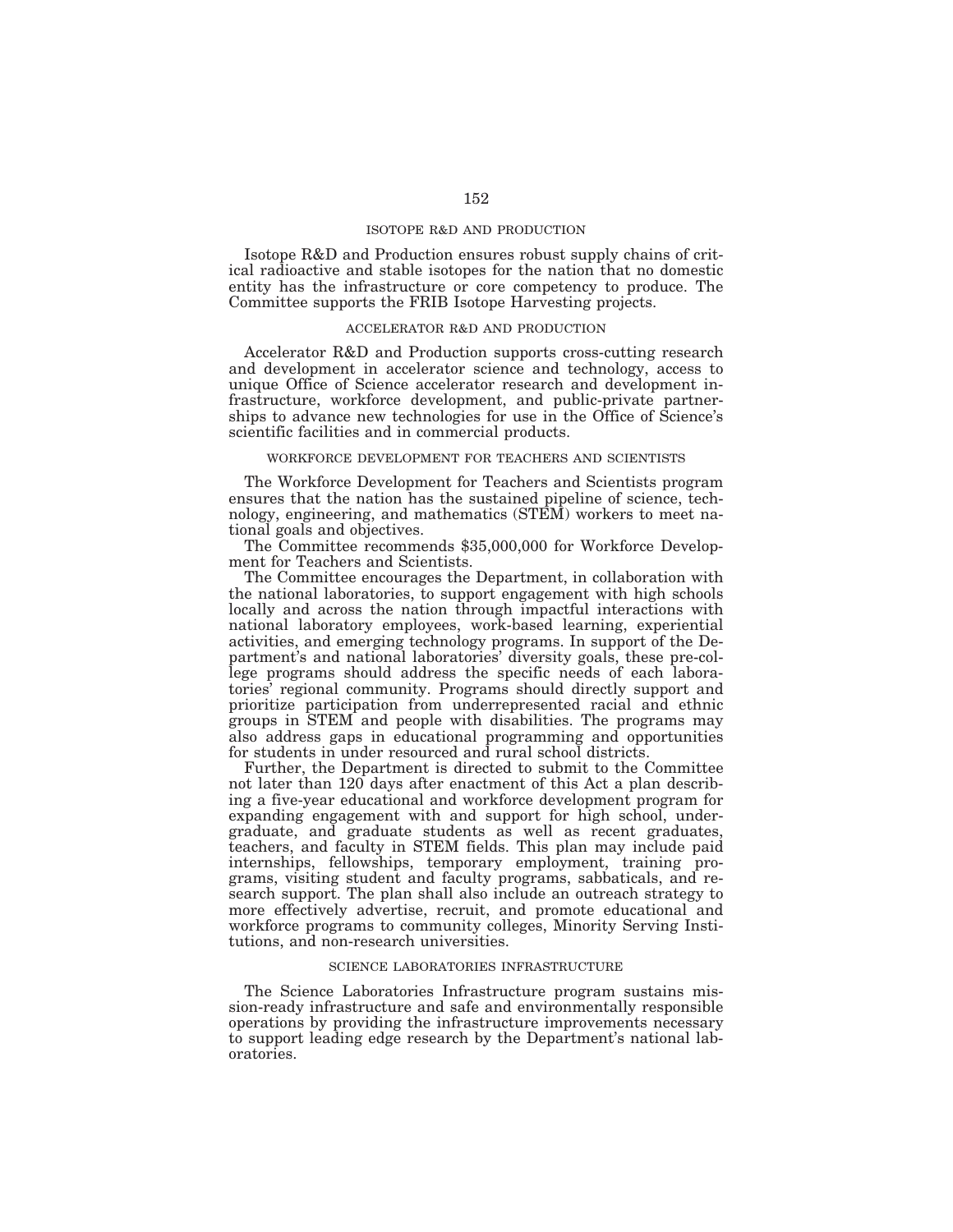The fiscal year 2021 Act directed the Department to submit to the Committee a report on the funding levels required for operations and maintenance of Oak Ridge National Laboratory nuclear facilities. The Committee is still awaiting this report and directs the Department to provide the report not later than 15 days after enactment of this Act.

# NUCLEAR WASTE DISPOSAL

|             | \$27,500,000  |
|-------------|---------------|
|             | 7.500.000     |
|             | 27,500,000    |
| Comparison: |               |
|             |               |
|             | $+20.000.000$ |

The recommendation includes \$27,5000,000 for Nuclear Waste Disposal, of which \$20,000,000 is for interim storage and \$7,500,000 is for Nuclear Waste Fund (NWF) oversight activities. Funds for NWF oversight activities are derived from the NWF.

The Department is directed to move forward under existing authority to identify a site for a federal interim storage facility. The Department is further directed to use a consent-based approach when undertaking these activities. The Department is reminded that the Nuclear Waste Policy Act provides for a wide variety of activities that may take place prior to the limitation in that Act.

The Committee also notes that spent nuclear fuel is in many cases located near Indian reservations and cities. As the Department moves forward with planning for an integrated system for the nation's spent nuclear fuel, the Committee encourages the Department to include planning for the removal of spent nuclear fuel from sites located near Indian reservations and cities.

## TECHNOLOGY TRANSITIONS

|             | 19.470,000    |
|-------------|---------------|
|             | 19.470,000    |
| Comparison: |               |
|             | $+19.470.000$ |
|             |               |

The budget request proposes a separate appropriation for the Office of Technology Transitions (OTT). The mission of OTT is to expand the commercial and public impact of the research investments of the Department, and OTT enhances the public return on investment in the Department's technology portfolio, including the national laboratories, through a suite of outcome-oriented activities that enable climate change mitigation, job creation, and commercialization of technologies developed by the Department.

The Committee supports funding OTT through a new, separate appropriation to increase transparency and reflect the need for

The recommendation provides not less than \$5,000,000 for a competitive funding opportunity for incubators supporting energy innovation clusters. These incubators should have the support of state, regional, and local entities. The Department is directed to provide to the Committee not later than 120 days after obligation of these funds a report on the impact incubators have on job creation and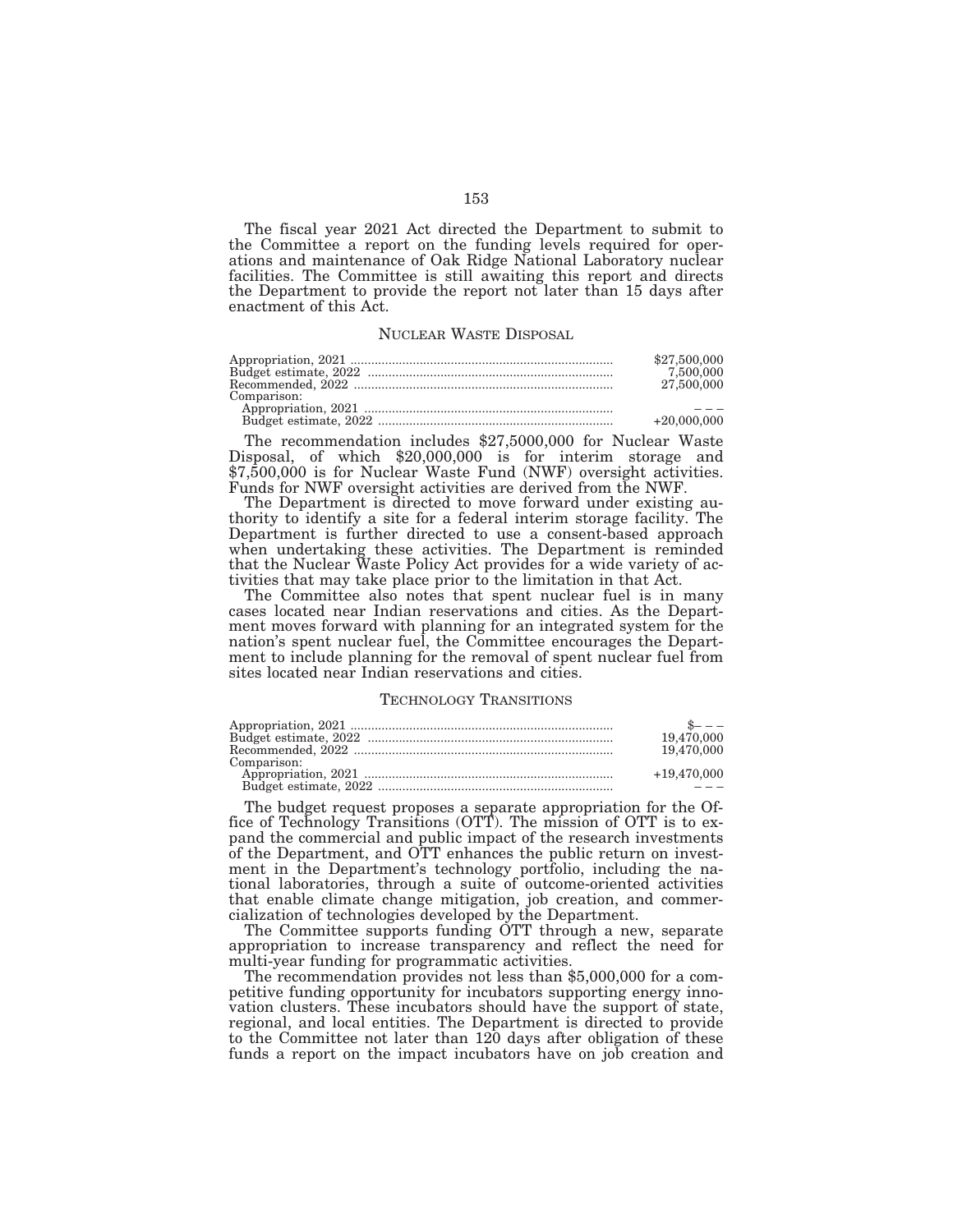## DEPARTMENT OF ENERGY (Amounts in thousands)

|                                                                                               | FY 2021<br>Enacted | FY 2022<br>Request | Bill             | Bill vs.<br>Enacted | Bill vs.<br>Request  |
|-----------------------------------------------------------------------------------------------|--------------------|--------------------|------------------|---------------------|----------------------|
|                                                                                               |                    |                    |                  |                     |                      |
| Portsmouth:<br>Nuclear Facility D&D, Portsmouth<br>Construction:                              | 367,193            | 397.311            | 397,311          | $+30.118$           |                      |
| 15-U-408 On-site Waste Disposal Facility,<br>20-U-401 On-site Waste Disposal Facility (Cell   | 46.639             | 5,000              | 5,000            | $-41.639$           |                      |
|                                                                                               | 16.500             | 65,235             | 65,235           | $+48,735$           |                      |
| Subtotal, Portsmouth,,,,,,,,,,,,,,,,,,,,,,,,,,,,,,,,,                                         | 430.332            | 467.546            | 467.546          | $+37.214$           |                      |
| Pension and Community and Regulatory Support<br>Title X Uranium/Thorium Reimbursement Program | 30.967<br>5,000    | 26,299<br>33,500   | 31.799<br>28,000 | $+832$<br>$+23.000$ | $+5.500$<br>$-5,500$ |
| TOTAL, UED&D FUND,                                                                            | 841.000            | 831.340            | 831.340          | $-9.660$            |                      |
| <b>SCIENCE</b>                                                                                |                    |                    |                  |                     |                      |
| Advanced Scientific Computing Research:<br>Construction:                                      | 846,055            | 911.000            | 896,000          | $+49.945$           | $-15,000$            |
| 17-SC-20 Office of Science Exascale Computing                                                 |                    | 129,000            | 129,000          | $-39.945$           |                      |
| Subtotal, Advanced Scientific Computing                                                       | 1.015.000          | 1,040,000          | 1.025.000        | $+10.000$           | $-15.000$            |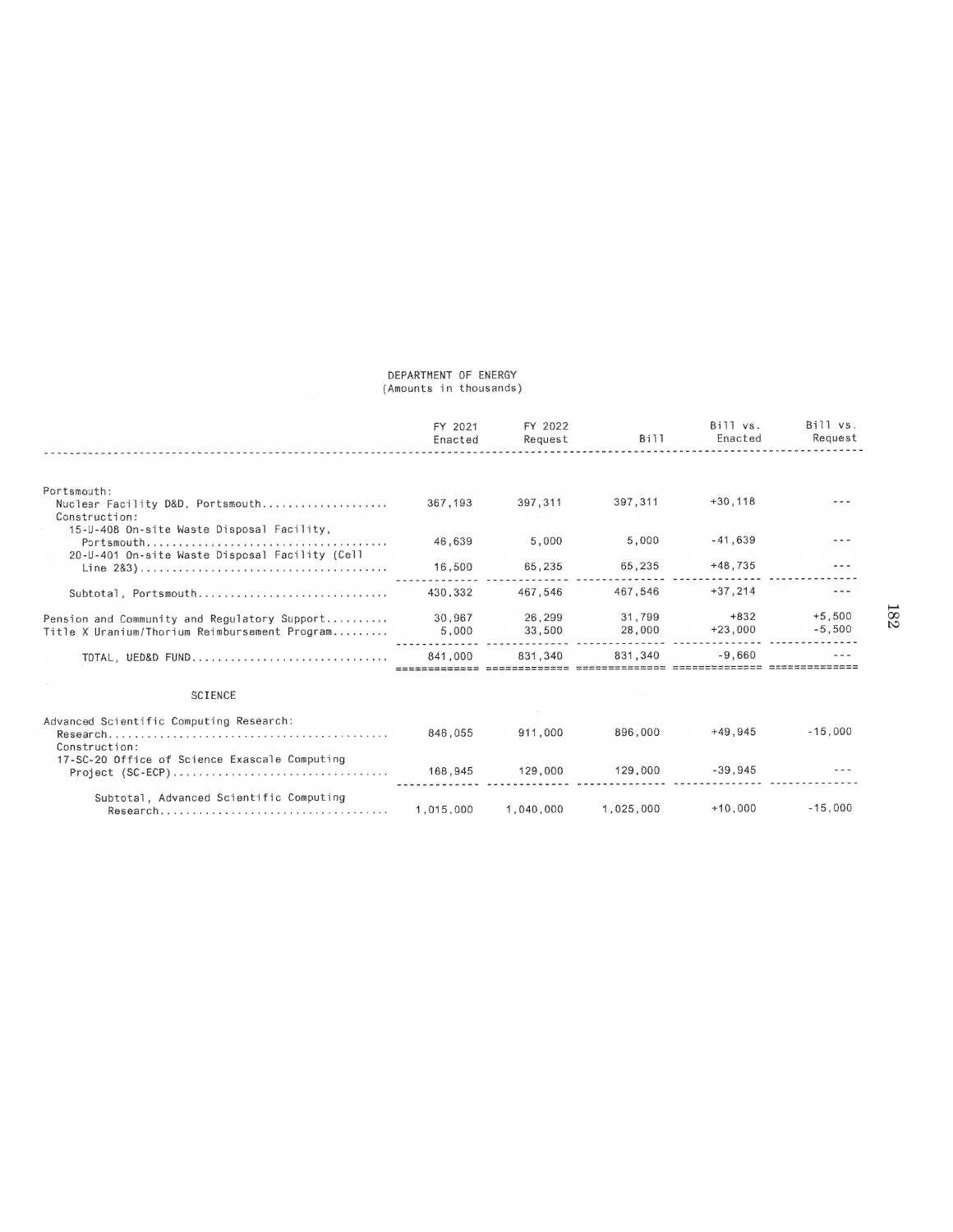# DEPARTMENT OF ENERGY<br>(Amounts in thousands)

 $\label{eq:2.1} \mathcal{P} = \mathcal{P} \left( \mathcal{P} \right)$ 

|                                                  | FY 2021<br>Enacted | FY 2022<br>Request | Bill      | Bill vs.<br>Enacted | B111 vs.<br>Request |
|--------------------------------------------------|--------------------|--------------------|-----------|---------------------|---------------------|
|                                                  |                    |                    |           |                     |                     |
| Basic Energy Sciences:                           |                    |                    |           |                     |                     |
|                                                  | 1,856,000          | 1,995,800          | 1,988,800 | $+132,800$          | $-7,000$            |
| Construction:                                    |                    |                    |           |                     |                     |
| 13-SC-10 LINAC coherent light source II          |                    |                    |           |                     |                     |
|                                                  | 33,000             | 28,100             | 28,100    | $-4.900$            |                     |
| 18-SC-10 Advanced Photon Source Upgrade (APS-U), |                    |                    |           |                     |                     |
|                                                  | 160,000            | 101,000            | 101,000   | $-59,000$           |                     |
| 18-SC-11 Spallation Neutron Source Proton Power  |                    |                    |           |                     |                     |
| Upgrade (PPU), ORNL                              | 52,000             | 17,000             | 17,000    | $-35,000$           |                     |
| 18-SC-12 Advanced Light Source Upgrade (ALS-U),  |                    |                    |           |                     |                     |
|                                                  | 62.000             | 75.100             | 75,100    | $+13.100$           |                     |
| 18-SC-13 Linac Coherent Light Source-II-High     |                    |                    |           |                     |                     |
|                                                  | 52.000             | 50,000             | 50,000    | $-2.000$            |                     |
| 19-SC-14 Second Target Station (STS), ORNL       | 29,000             | 32,000             | 32,000    | $+3.000$            |                     |
| 21-SC-10 Cryomodule Repair and Maintenance       |                    |                    |           |                     |                     |
|                                                  | 1,000              | 1,000              | 1,000     |                     |                     |
|                                                  |                    | 304,200            | 304,200   | $-84,800$           |                     |
| Subtotal, Construction                           | 389,000            |                    |           |                     |                     |
| Subtotal, Basic Energy Sciences                  | 2.245.000          | 2.300.000          | 2,293,000 | $+48,000$           | $-7.000$            |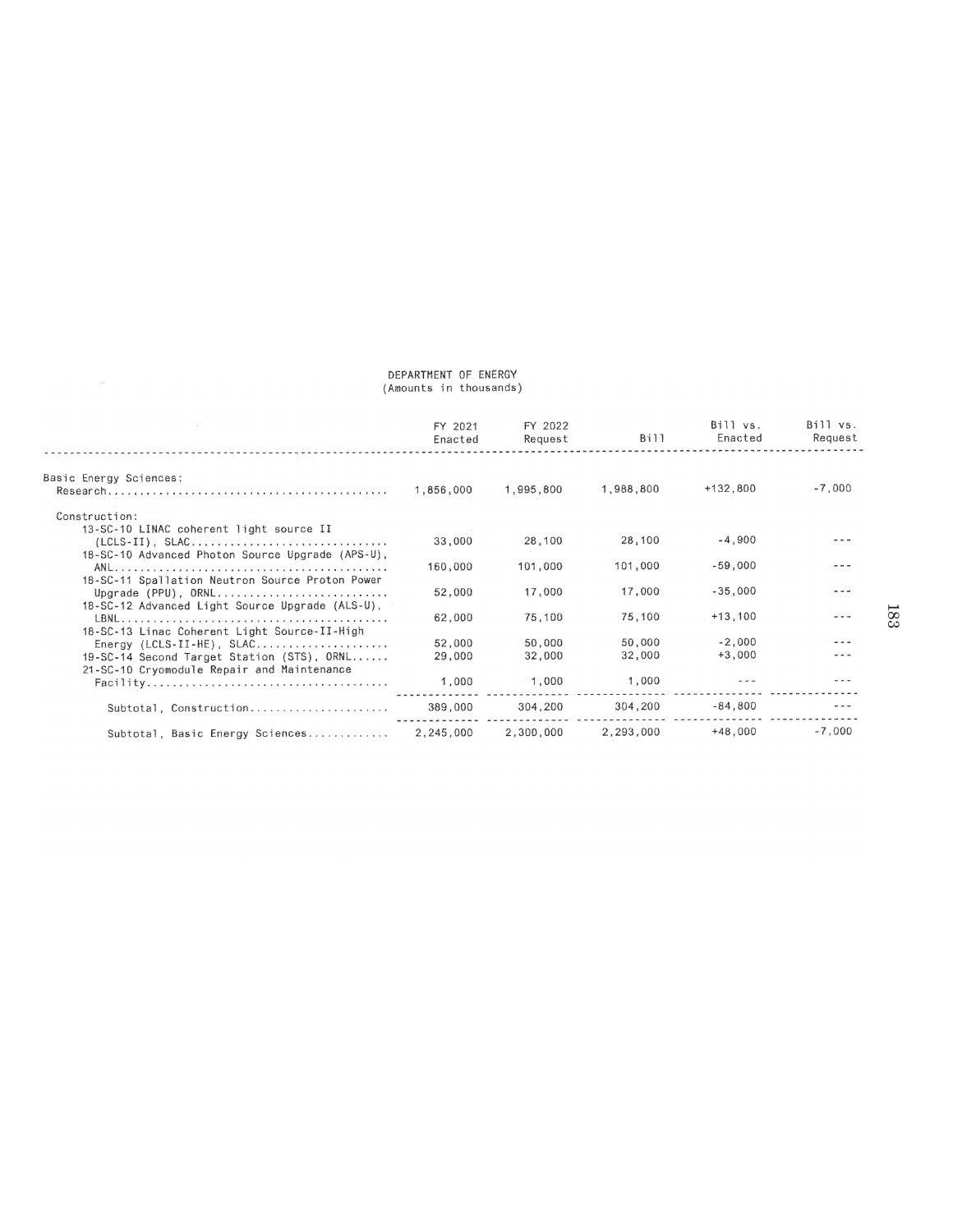## DEPARTMENT OF ENERGY (Amounts in thousands)

|                                                                                                                  | FY 2021<br>Enacted | FY 2022<br>Request | <b>Bill</b> | Bill vs.<br>Enacted | Bill vs.<br>Request |
|------------------------------------------------------------------------------------------------------------------|--------------------|--------------------|-------------|---------------------|---------------------|
|                                                                                                                  |                    |                    |             |                     |                     |
| Biological and Environmental Research<br>Fusion Energy Sciences                                                  | 753,000            | 828,000            | 805,000     | $+52.000$           | $-23,000$           |
| $Research$<br>Construction:                                                                                      | 415.000            | 449,000            | 451.000     | $+36,000$           | $+2,000$            |
| 14-SC-60 U.S. Contributions to ITER (U.S. ITER).<br>20-SC-61 Matter in Extreme Conditions (MEC)                  | 242,000            | 221,000            | 242,000     |                     | $+21.000$           |
| Petawatt Upgrade, SLAC                                                                                           | 15,000             | 5.000              | 5,000       | $-10.000$           |                     |
| Subtotal, Construction                                                                                           | 257,000            | 226,000            | 247,000     | $-10.000$           | $+21,000$           |
| Subtotal, Fusion Energy Sciences                                                                                 | 672.000            | 675.000            | 698.000     | $+26.000$           | $+23,000$           |
| High Energy Physics                                                                                              | 777,065            | 782.000            | 810,000     | $+32.935$           | $+28,000$           |
| Construction:<br>11-SC-40 Long Baseline Neutrino Facility / Deep<br>Underground Neutrino Experiment (LBNF/DUNE), |                    |                    |             |                     |                     |
| 11-SC-41 Muon to electron conversion experiment.                                                                 | 171,000            | 176,000            | 176,000     | $+5,000$            |                     |
| 18-SC-42 Proton Improvement Plan II (PIP-II),                                                                    | 2,000              | 13,000             | 2,000       |                     | $-11,000$           |
|                                                                                                                  | 79,000             | 90,000             | 90,000      | $+11.000$           |                     |
| Subtotal, Construction                                                                                           | 252,000            | 279,000            | 268,000     | $+16,000$           | $-11.000$           |
| Subtotal, High Energy Physics                                                                                    | 1.029.065          | 1.061.000          | 1.078.000   | $+48.935$           | $+17,000$           |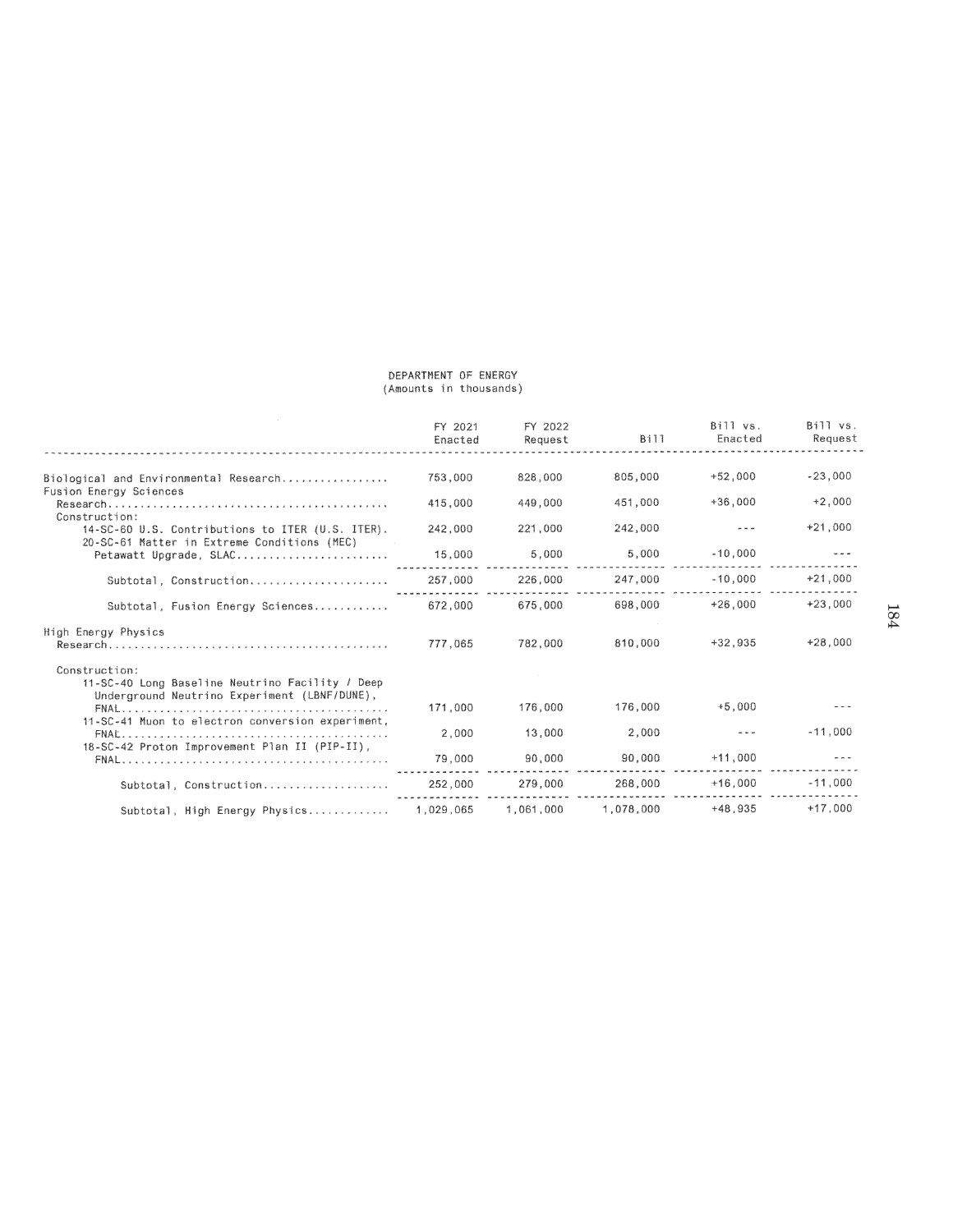# DEPARTMENT OF ENERGY<br>(Amounts in thousands)

|                                                                    | FY 2021<br>Enacted | FY 2022<br>Request   | 8111    | Bill vs.<br>Enacted  | Bill vs.<br>Request  |
|--------------------------------------------------------------------|--------------------|----------------------|---------|----------------------|----------------------|
| Nuclear Physics:                                                   |                    |                      |         |                      |                      |
| Construction:                                                      | 624.700            | 700,000              | 660,000 | $+35.300$            | $-40.000$            |
| 14-SC-50 Facility for Rare Isotope Beams, MSU                      | 5,300              | $\sim$ $\sim$ $\sim$ | $ -$    | $-5.300$             | $\sim$ $\sim$ $\sim$ |
| 20-SC-52 Electron Ion Collider, BNL                                | 5.000              | 20,000               | 5,000   | $\sim$ $\sim$ $\sim$ | $-15.000$            |
| Subtotal, Construction, , , ,                                      | 10,300             | 20,000               | 5,000   | $-5,300$             | $-15,000$            |
| Subtotal, Nuclear Physics                                          | 635,000            | 720,000              | 665,000 | $+30.000$            | $-55.000$            |
| Isotope R&D and Production:<br>Construction:                       | 66,000             | 78.000               | 70,000  | $+4,000$             | $-8,000$             |
| 20-SC-51 US Stable Isotope Production and<br>Research Center, ORNL | 12,000             | 12,000               | 12,000  |                      |                      |
| Subtotal, Construction                                             | 12,000             | 12,000               | 12,000  | $\sim$ $\sim$ $\sim$ |                      |
|                                                                    |                    |                      |         |                      |                      |
| Subtotal, Isotope R&D and Production                               | 78.000             | 90,000               | 82,000  | $+4,000$             | $-8,000$             |
| Accelerator R&D and Production                                     | 16.935             | 24.000               | 18,000  | $+1.065$             | $-6,000$             |
| Workforce Development for Teachers and Scientists                  | 29,000             | 35,000               | 35,000  | $+6.000$             |                      |
| Science Laboratories Infrastructure:                               |                    |                      |         |                      |                      |
| Infrastructure Support:<br>Payment in Lieu of Taxes                | 4.650              | 4.820                | 4.820   | $+170$               |                      |
| Oak Ridge Landlord                                                 | 5,860              | 6,430                | 6.430   | $+570$               |                      |
| Facilities and Infrastructure                                      | 29,790             | 17.200               | 21,350  | $-8.440$             | $+4,150$             |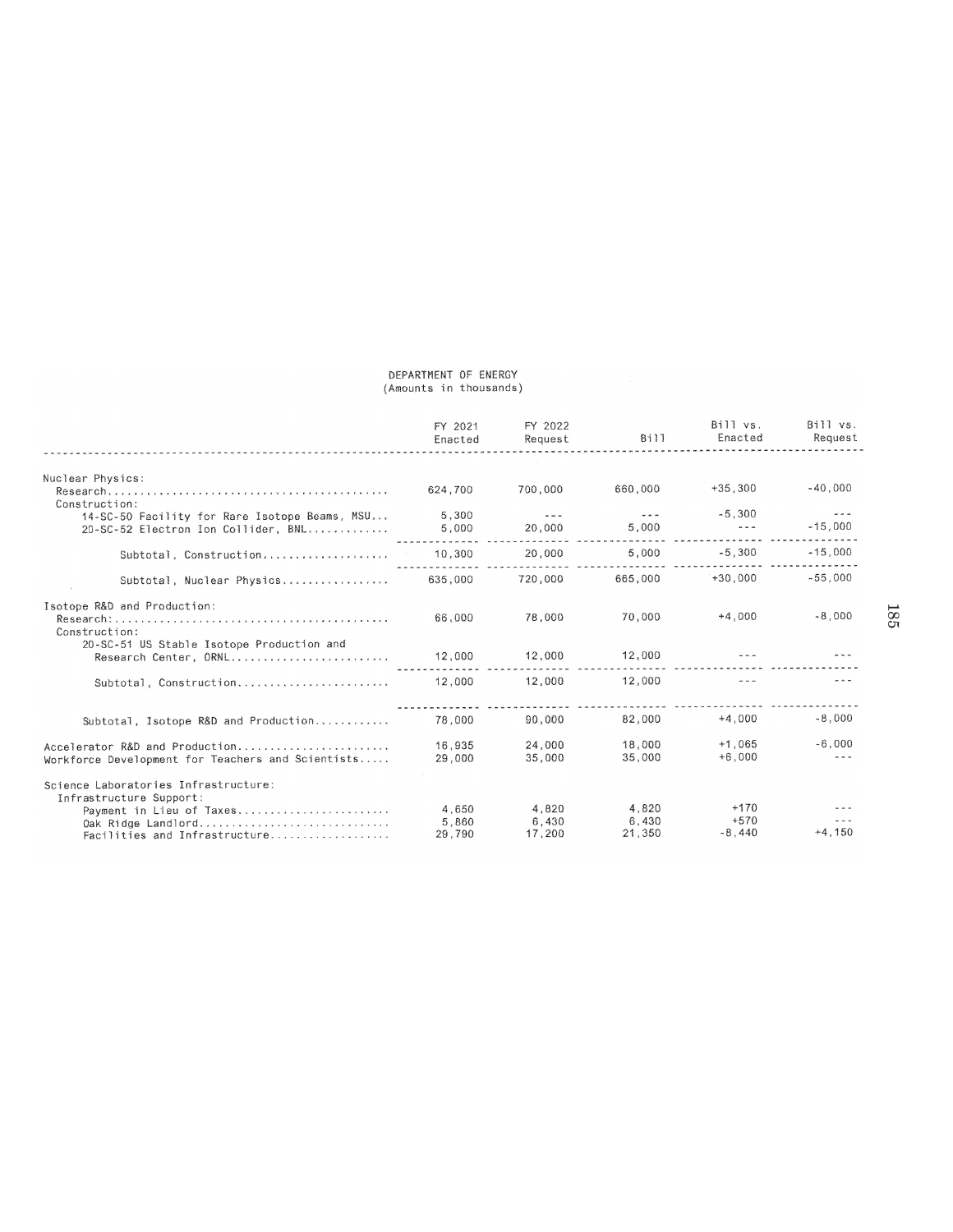# DEPARTMENT OF ENERGY<br>(Amounts in thousands)

|                                                  | FY 2021<br>Enacted | FY 2022<br>Request   | B111       | Bill vs.<br>Enacted  | Bill vs.<br>Request  |
|--------------------------------------------------|--------------------|----------------------|------------|----------------------|----------------------|
|                                                  |                    |                      |            |                      |                      |
| Oak Ridge Nuclear Operations                     | 26,000             | 20,000               | 26,000     |                      | $+6.000$             |
| Subtotal, Infrastructure Support                 | 66.300             | 48.450               | 58,600     | $-7.700$             | $+10.150$            |
| Construction:                                    |                    |                      |            |                      |                      |
| 17-SC-71 Integrated Engineering Research Center, |                    |                      |            |                      |                      |
|                                                  | 10,250             | 10.250               | 10,250     |                      |                      |
| 18-SC-71 Energy Sciences Capability, PNNL        | 23,000             | $\sim$ $\sim$ $\sim$ | $- - -$    | $-23.000$            | $- -$                |
| 19-SC-71 Science User Support Center, BNL        | 20.000             | 38,000               | 28,000     | $+8.000$             | $-10.000$            |
| 19-SC-73 Translational Research Capability, ORNL | 22,000             | 21,500               | 21,500     | $-500$               |                      |
| 19-SC-74 BioEPIC, LBNL                           | 20,000             | 35.000               | 35,000     | $+15,000$            | $- -$                |
| 20-SC-71 Critical Utilities Rehabilitation       |                    |                      |            |                      |                      |
|                                                  | 20,000             | 26,000               | 20,000     |                      | $-6.000$             |
| 20-SC-72 Seismic and Safety Modernization, LBNL  | 5,000              | 27,500               | 5.000      | $\sim$ $\sim$ $\sim$ | $-22.500$            |
| 20-SC-73 CEBAF Renovation and Expansion, TJNAF   | 2,000              | 10,000               | 10.000     | $+8.000$             | $\sim$ $\sim$ $\sim$ |
| 20-SC-74 Craft Resources Support Facility, ORNL  | 25,000             | $\alpha \sim \alpha$ | the second | $-25.000$            | $- - -$              |
| 20-SC-75 Large Scale Collaboration Center, SLAC  | 11,000             | 12,000               | 12,000     | $+1.000$             |                      |